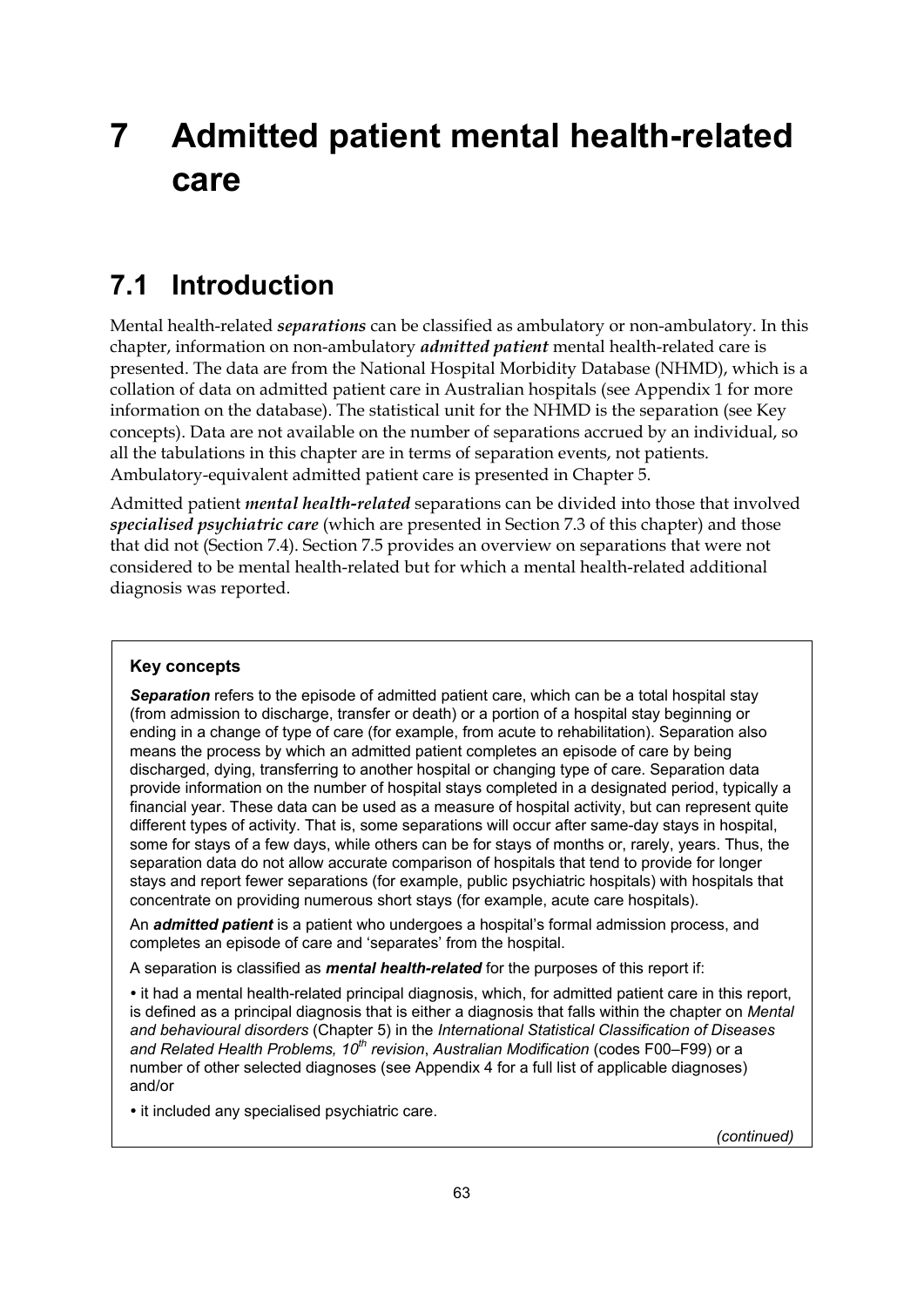A separation is classified as having *specialised psychiatric care* if the patient was reported as having one or more days in a specialised psychiatric unit or ward.

**Patient day** means the occupancy of a hospital bed (or chair in the case of some same-day patients) by an admitted patient for all or part of a day. The patient day (and psychiatric care day) data measure hospital activity in a way that is not as affected by variation in length of stay, as short-stay activity is represented in the same way as long-stay activity. The patient day data presented in this report include days within hospital stays that occurred before 1 July 2006 provided that the separation from hospital occurred during 2006–07. This has little or no impact in private and public acute hospitals, where separations are relatively brief, throughput is relatively high, and the patient days that occurred in the previous year are expected to be approximately balanced by the patient days not included in the counts because they are associated with patients yet to separate from the hospital and therefore yet to be reported. However, some public psychiatric hospitals provide very long stays for small numbers of patients and, as a result, would have comparatively large numbers of patient days recorded that occurred before 2006–07 and that may not be balanced by patient days associated with patients yet to separate from the hospital.

**Psychiatric care days** are the number of days or part-days the person received care as an admitted patient in a designated psychiatric unit or ward.

*Average length of stay* is the average number of patient days for admitted patient separations.

## **7.2 Change over time, 2002–03 to 2006–07**

Table 7.1 provides a summary of admitted patient mental health-related separations both with and without specialised psychiatric care, as well as the *patient days, psychiatric care days* and *average length of stay* data related to those separations by hospital type from 2002–03 to 2006–07. It should be noted that the scope of the data collection and the actual definitions used by the data providers may vary from year to year, so comparisons between reporting years and hospital types should be made with caution.

As mentioned in Chapter 5, a total of 7,602,917 separations were reported from public and private acute and psychiatric hospitals in 2006–07. Approximately 4.3% (329,958) of these separations were mental health-related, comprising both ambulatory-equivalent and non-ambulatory-equivalent admitted patient separations.

A total of 209,356 non-ambulatory-equivalent admitted patient mental health-related care separations were reported in 2006–07, accounting for 2.8% of all hospital separations and 63.4% (209,356 out of 329,958) of mental health-related separations. Of these, 122,132 (58.3% of 209,356) were separations with specialised psychiatric care.

Over the 5 years to 2006–07, the average annual rate of increase for all mental health-related separations was 2.2%. The proportions of separations with specialised care remained fairly constant at approximately 58–59%. Public acute hospitals reported average annual increases in all separations. Private hospitals reported a decline in separations without specialised care of 3.3%, but an increase of 3.6% for those with specialised care.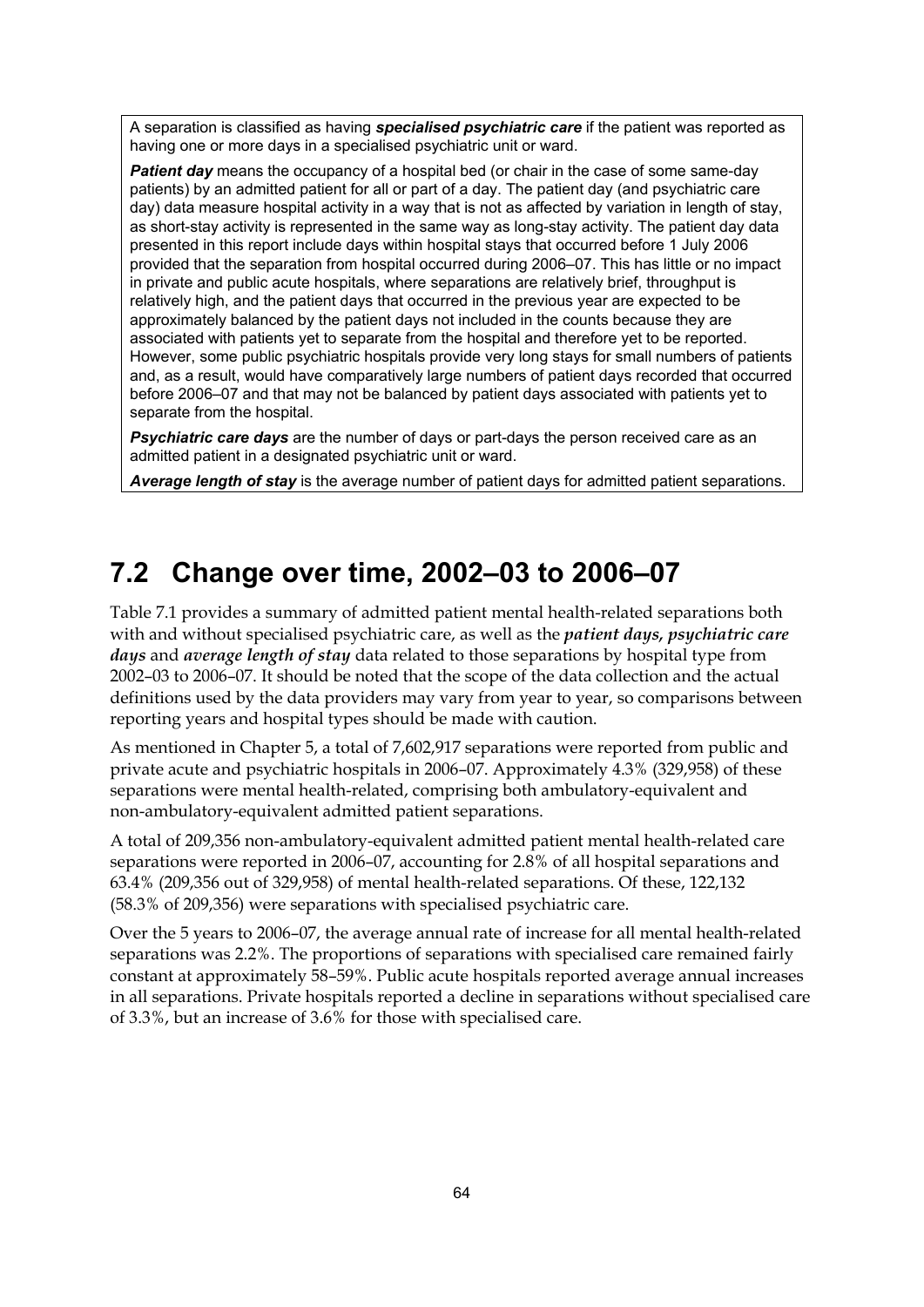#### **Table 7.1: Admitted patient mental health-related separations(a) with and without specialised psychiatric care, 2002–03 to 2006–07**

l,

|                                                                                         |           |           |                       |           |           | Average<br>annual<br>change |
|-----------------------------------------------------------------------------------------|-----------|-----------|-----------------------|-----------|-----------|-----------------------------|
|                                                                                         | 2002-03   | 2003-04   | 2004-05               | 2005-06   | 2006-07   | (per cent)                  |
|                                                                                         |           |           | <b>Separations</b>    |           |           |                             |
| Separations with specialised psychiatric care                                           |           |           |                       |           |           |                             |
| Public acute hospitals                                                                  | 73,972    | 76,042    | 76,172                | 76,019    | 79,738    | 1.9                         |
| Public psychiatric hospitals <sup>(b)</sup>                                             | 13,371    | 14,188    | 12,887                | 13,255    | 12,771    | $-1.1$                      |
| Private hospitals                                                                       | 25,702    | 26,495    | 27,793                | 29,459    | 29,623    | 3.6                         |
| Subtotal                                                                                | 113,045   | 116,725   | 116,852               | 118,733   | 122,132   | 2.0                         |
| Mental health-related separations without specialised psychiatric care                  |           |           |                       |           |           |                             |
| Public acute hospitals                                                                  | 66,607    | 68,087    | 70,975                | 75,195    | 76,553    | 3.5                         |
| Public psychiatric hospitals <sup>(b)(c)</sup>                                          | 1,055     | 1,048     | 1,136                 | 770       | 660       | $-11.1$                     |
| Private hospitals                                                                       | 11,462    | 11,852    | 10,390                | 9,488     | 10,011    | $-3.3$                      |
| Subtotal                                                                                | 79,124    | 80,987    | 82,501                | 85,453    | 87,224    | 2.5                         |
| Total mental health-related separations                                                 |           |           |                       |           |           |                             |
| Public acute hospitals                                                                  | 140,579   | 144,129   | 147,147               | 151,214   | 156,291   | 2.7                         |
| Public psychiatric hospitals <sup>(b)</sup>                                             | 14,426    | 15,236    | 14,023                | 14,025    | 13,431    | $-1.8$                      |
| Private hospitals                                                                       | 37,164    | 38,347    | 38,183                | 38,947    | 39,634    | 1.6                         |
| <b>Total</b>                                                                            | 192,169   | 197,712   | 199,353               | 204,186   | 209,356   | 2.2                         |
|                                                                                         |           |           | <b>Patient days</b>   |           |           |                             |
| Patient days for separations with specialised psychiatric care <sup>(c)</sup>           |           |           |                       |           |           |                             |
| Public acute hospitals                                                                  | 1,078,122 | 1,118,512 | 1,208,422             | 1,215,274 | 1,329,835 | 5.4                         |
| Public psychiatric hospitals <sup>(b)</sup>                                             | 885,541   | 666,275   | 757,916               | 652,375   | 636,857   | $-7.9$                      |
| Private hospitals                                                                       | 420,496   | 424,787   | 441,617               | 456,146   | 492,777   | 4.0                         |
| Subtotal                                                                                | 2,384,159 | 2,209,574 | 2,407,955             | 2,323,795 | 2,459,469 | 0.8                         |
| Patient days for mental health-related separations without specialised psychiatric care |           |           |                       |           |           |                             |
| Public acute hospitals                                                                  | 427,315   | 399,342   | 384,160               | 419,669   | 411,417   | $-0.9$                      |
| Public psychiatric hospitals <sup>(b)(c)</sup>                                          | 9,758     | 8,341     | 19,753                | 5,547     | 4,262     | $-18.7$                     |
| Private hospitals                                                                       | 125,438   | 120,186   | 96,120                | 93,266    | 106,457   | $-4.0$                      |
| Subtotal                                                                                | 562,511   | 527,869   | 500,033               | 518,482   | 522,136   | $-1.8$                      |
| Total mental health-related patient days                                                |           |           |                       |           |           |                             |
| Public acute hospitals                                                                  | 1,505,437 | 1,517,854 | 1,592,582             | 1,634,943 | 1,741,252 | 3.7                         |
| Public psychiatric hospitals <sup>(b)</sup>                                             | 895,299   | 674,616   | 777,669               | 657,922   | 641,119   | $-8.0$                      |
| Private hospitals                                                                       | 545,934   | 544,973   | 537,737               | 549,412   | 599,234   | 2.4                         |
| <b>Total</b>                                                                            | 2,946,670 | 2,737,443 | 2,907,988             | 2,842,277 | 2,981,605 | 0.3                         |
|                                                                                         |           |           | Psychiatric care days |           |           |                             |
| Public acute hospitals                                                                  | 1,061,681 | 1,099,446 | 1,183,862             | 1,190,652 | 1,307,383 | 5.3                         |
| Public psychiatric hospitals <sup>(b)</sup>                                             | 866,761   | 663,541   | 753,328               | 644,104   | 627,233   | $-7.8$                      |
| Private hospitals                                                                       | 417,560   | 423,507   | 440,663               | 454,719   | 490,697   | 4.1                         |
| Total                                                                                   | 2,346,002 | 2,186,494 | 2,377,853             | 2,289,475 | 2,425,313 | 0.8                         |

*(continued)*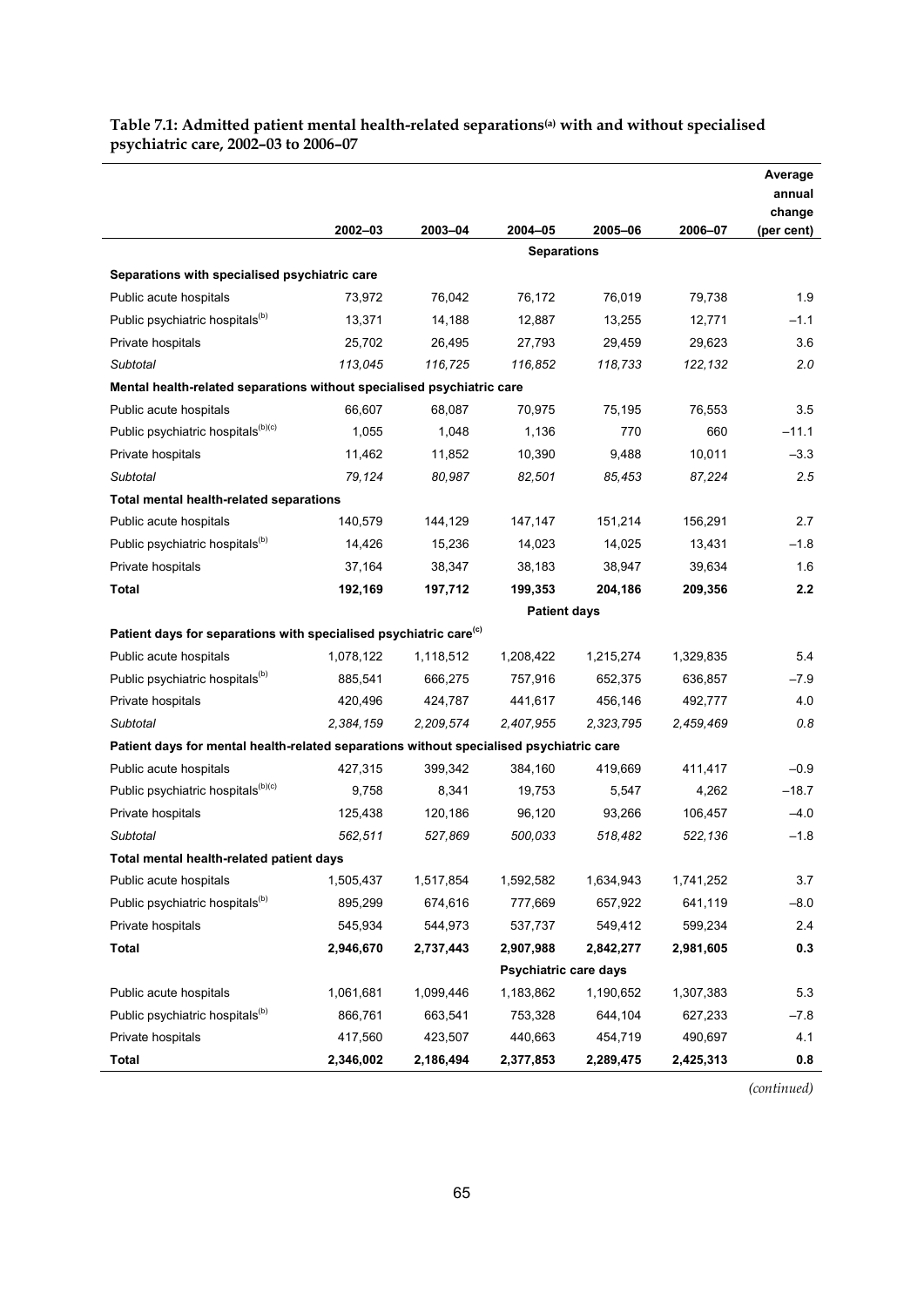|                                                                        |         |         |             |                        |         | Average<br>annual |
|------------------------------------------------------------------------|---------|---------|-------------|------------------------|---------|-------------------|
|                                                                        |         |         |             |                        |         | change            |
|                                                                        | 2002-03 | 2003-04 | $2004 - 05$ | 2005-06                | 2006-07 | (per cent)        |
|                                                                        |         |         |             | Average length of stay |         |                   |
| Separations with specialised psychiatric care                          |         |         |             |                        |         |                   |
| Public acute hospitals                                                 | 14.6    | 14.7    | 15.9        | 16.0                   | 16.7    | 3.4               |
| Public psychiatric hospitals <sup>(b)</sup>                            | 66.2    | 47.0    | 58.8        | 49.2                   | 49.9    | $-6.8$            |
| Private hospitals                                                      | 16.4    | 16.0    | 15.9        | 15.5                   | 16.6    | 0.4               |
| <b>Subtotal</b>                                                        | 21.1    | 18.9    | 20.6        | 19.6                   | 20.1    | $-1.1$            |
| Mental health-related separations without specialised psychiatric care |         |         |             |                        |         |                   |
| Public acute hospitals                                                 | 6.4     | 5.9     | 5.4         | 5.6                    | 5.4     | $-4.3$            |
| Public psychiatric hospitals <sup>(b)(c)</sup>                         | 9.2     | 8.0     | 17.4        | 7.2                    | 6.5     | $-8.6$            |
| Private hospitals                                                      | 10.9    | 10.1    | 9.3         | 9.8                    | 10.6    | $-0.7$            |
| Subtotal                                                               | 7.1     | 6.5     | 6.1         | 6.1                    | 6.0     | $-4.2$            |
| Total mental health-related separations                                |         |         |             |                        |         |                   |
| Public acute hospitals                                                 | 10.7    | 10.5    | 10.8        | 10.8                   | 11.1    | 1.0               |
| Public psychiatric hospitals <sup>(b)</sup>                            | 62.1    | 44.3    | 55.5        | 46.9                   | 47.7    | $-6.4$            |
| Private hospitals                                                      | 14.7    | 14.2    | 14.1        | 14.1                   | 15.1    | 0.7               |
| <b>Total</b>                                                           | 15.3    | 13.8    | 14.6        | 13.9                   | 14.2    | $-1.8$            |

#### **Table 7.1 (continued): Admitted patient mental health-related separations(a) with and without specialised psychiatric care, 2002–03 to 2006–07**

(a) Separations for which care type was reported as *Newborn* with no qualified days, and records for *Hospital boarders* and *Posthumous organ procurement* have been excluded.

(b) Mental health-related separations without specialised psychiatric care reported by public psychiatric hospitals relate to the provision of alcohol and drug treatment in New South Wales public psychiatric hospitals.

(c) These data indicate the number of patient days for separations with at least some specialised psychiatric care. This figure will not necessarily be equivalent to a count of psychiatric care days, as some separations will include days of specialised psychiatric care and days of other care.

*Source:* National Hospital Morbidity Database.

Figure 7.1 shows the percentage of separations with and without specialised psychiatric care by hospital type. For separations with specialised psychiatric care, public acute hospitals maintained their dominance as providers (over 60%) of admitted patient services over the 5 years to 2006–07. In 2006−07, there was a slight increase (1.3%) in the overall percentage of public acute hospital separations and a corresponding reduction in private hospital (0.5%) and public psychiatric hospital (0.7%) separations. The dominance of public acute hospitals was even more pronounced (over 80%) in mental health-related separations without specialised psychiatric care. This is partly explained by the smaller role of public psychiatric hospitals in providing non-specialised psychiatric care, although private hospitals also played a lesser role in this type of care. In general, the proportion of separations reported by each hospital type remained fairly constant over the 5 years.

Figure 7.2 shows the average length of stay for separations with and without specialised psychiatric care by hospital type. As outlined in the Key concepts, public psychiatric hospitals tend to provide for longer stays and report fewer separations, which explains the noticeably higher average length of stay for separations with specialised psychiatric care.

A different picture is apparent for mental health-related separations without specialised psychiatric care. The average length of stay was noticeably higher for private hospital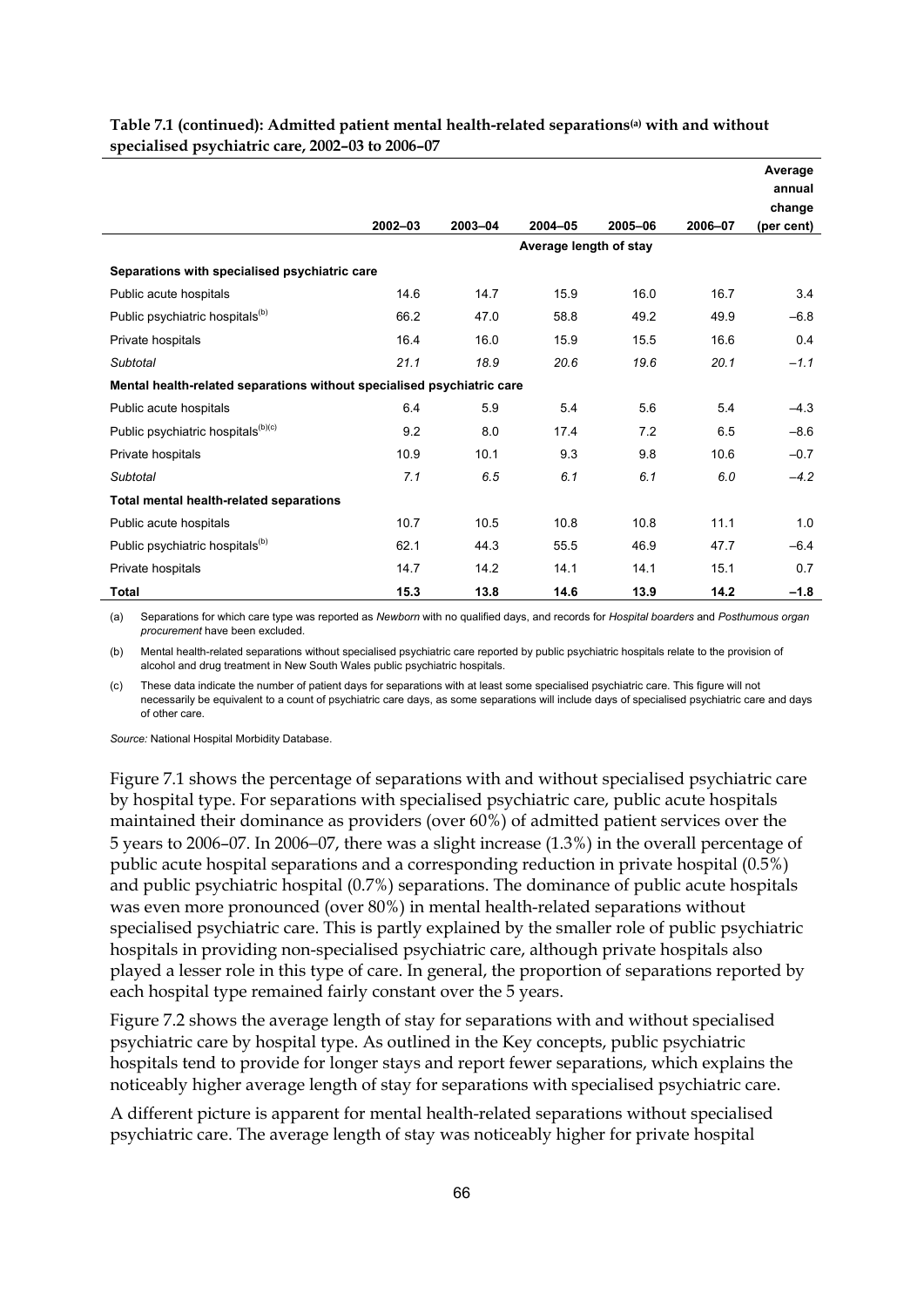separations compared to other hospital types across all years except in 2004−05 when there was a longer average length of stay for public psychiatric hospitals.





2. These data should be interpreted with caution as length of stay of public psychiatric hospital patients can vary widely and separations may occur unevenly over time. For example, if a large number of long stay patients separated in a particular financial year, the average length of stay for that year may be artificially inflated.

*Source:* National Hospital Morbidity Database.

**Figure 7.2: Average length of stay for mental health-related separations with and without specialised psychiatric care, by hospital type, 2006–07**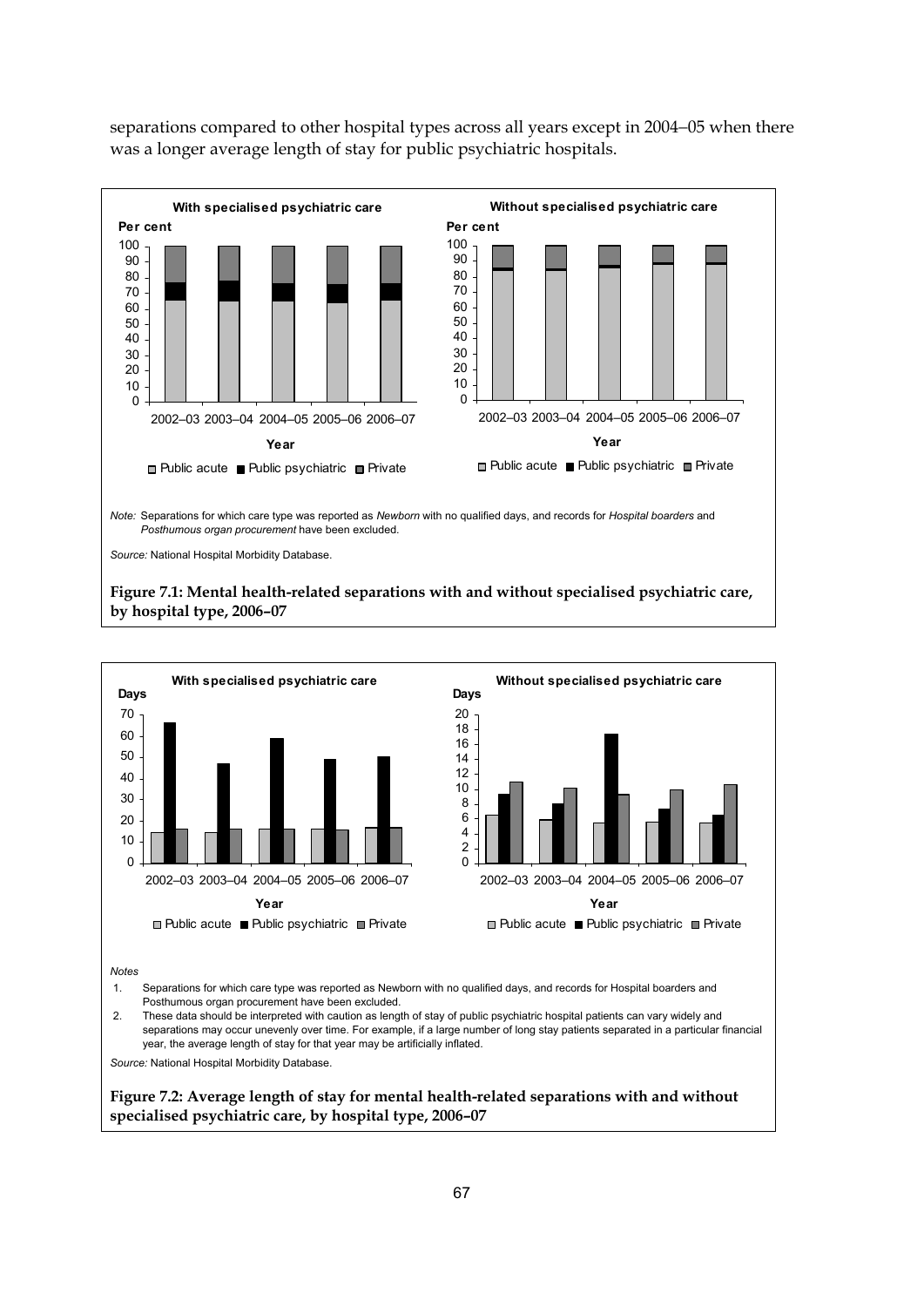## **7.3 Specialised admitted patient mental health care**

Specialised admitted patient mental health care refers to separations involving one or more days of specialised psychiatric care in a psychiatric unit or ward.

Of the 209,356 mental health-related separations for admitted patient care, 122,132 (58.3%) involved specialised psychiatric care (Table 7.1).

### **States and territories and hospital type**

Table 7.2 shows the number of separations with specialised psychiatric care for each state and territory by hospital type. Confidentiality reasons prevent the publication of private hospital figures for Tasmania, the Australian Capital Territory and the Northern Territory, but the figures are included in the national totals. The number of separations and patient days per 1,000 population are provided to account for differences in population between jurisdictions. It should be noted that jurisdictional data differences may reflect differences in service delivery practices, admission practices and/or the types of establishments categorised as hospitals. Caution should be used in the interpretation and comparison of data between jurisdictions.

The data indicate that, of the five jurisdictions with fully reported figures, Queensland had the highest percentage of public acute hospitals separations (73.4%), while Western Australia had the lowest (59.5%). For private hospital separations, Victoria had the highest percentage (34.9%), which was more than twice that of South Australia (17.0%). Public psychiatric hospital separations constituted 10.5% (12,771 out of 122,132) of all separations with New South Wales being the major provider (65.4%). Public psychiatric hospital separations in Victoria and Queensland constituted less than 2% of the total number of separations in each jurisdiction.

The number of separations per 1,000 population, referred to as the separation rate in the following discussion, varied greatly in each jurisdiction. For public acute hospitals, Tasmania has the highest separation rate (6.0) which was 57.9% higher than the national average of 3.8. Public hospital separation rates were higher compared with other hospital types across all jurisdictions.

Queensland was the jurisdiction with the highest number of public acute hospital patient days (71.9) per 1,000 population. The number of public psychiatric hospital patient days per 1,000 population varied greatly from 9.2 days in Victoria to 50.2 days in Tasmania. South Australia reported the lowest number of patient days in private hospitals per 1,000 population (15.1).

All the separations reported by South Australia involved specialised psychiatric care (100.0%). The lowest percentage of psychiatric care days compared with the total number of patient days was reported by public acute hospitals in the Australian Capital Territory (94.9%).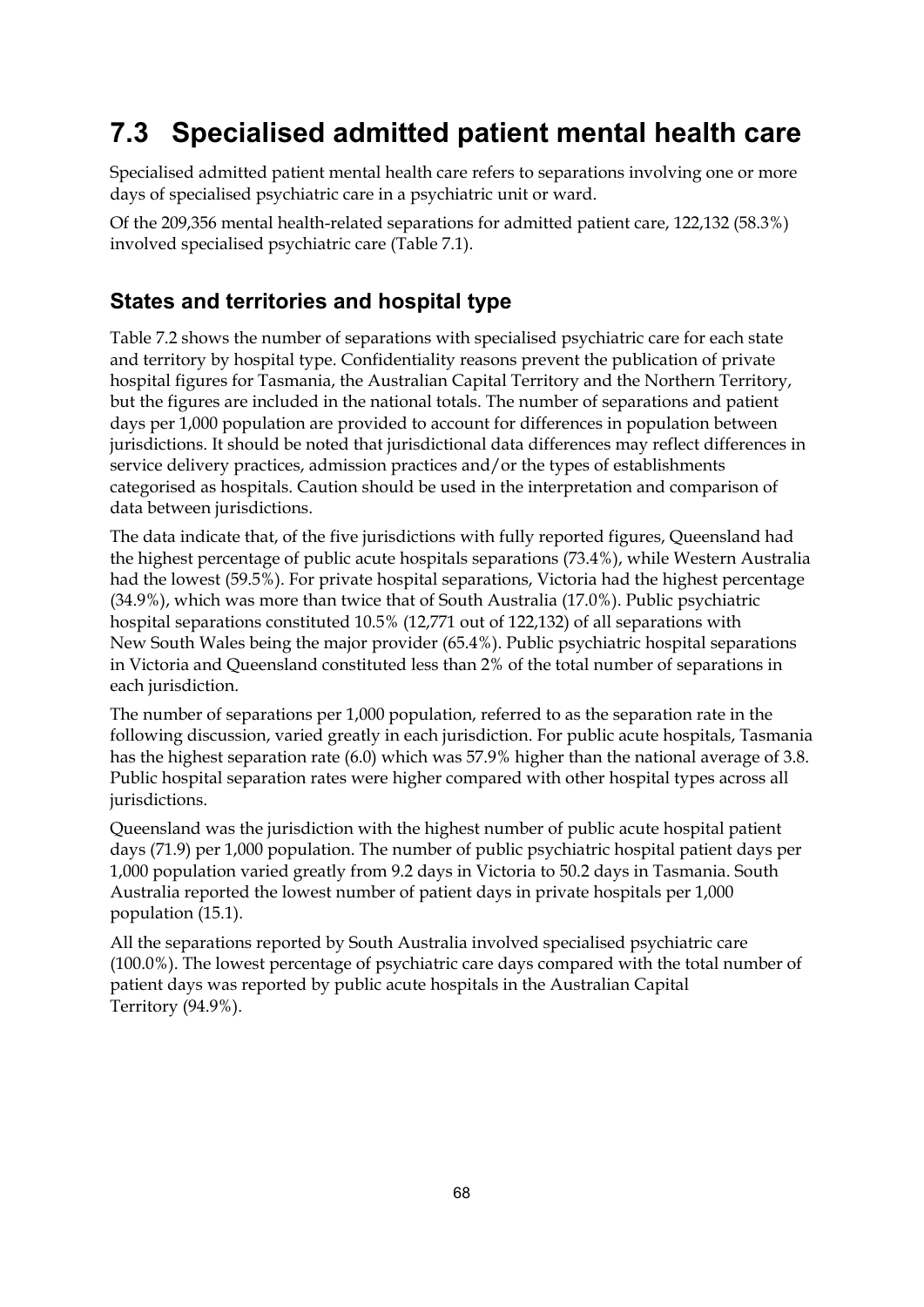|                                 | <b>NSW</b> | Vic     | Qld     | <b>WA</b> | SΑ                    | Tas                                              | <b>ACT</b>    | <b>NT</b>     | Total     |
|---------------------------------|------------|---------|---------|-----------|-----------------------|--------------------------------------------------|---------------|---------------|-----------|
|                                 |            |         |         |           | <b>Separations</b>    |                                                  |               |               |           |
| Public acute<br>hospitals       | 23,433     | 17,537  | 19,100  | 7,137     | 7,496                 | 2,868                                            | 1,183         | 984           | 79,738    |
| Public psychiatric<br>hospitals | 8,354      | 326     | 404     | 1,427     | 1,752                 | 508                                              | $\sim$        | $\sim$        | 12,771    |
| Private hospitals               | 7,472      | 9,593   | 6,506   | 3,432     | 1,889                 | n.p.                                             | n.p.          | n.p.          | 29,623    |
| Total                           | 39,259     | 27,456  | 26,010  | 11,996    | 11,137                | n.p.                                             | n.p.          | n.p.          | 122,132   |
|                                 |            |         |         |           |                       | Separations per 1,000 population <sup>(b)</sup>  |               |               |           |
| Public acute<br>hospitals       | 3.5        | 3.4     | 4.7     | 3.4       | 4.7                   | 6.0                                              | 3.4           | 4.4           | 3.8       |
| Public psychiatric<br>hospitals | 1.2        | 0.1     | 0.1     | 0.7       | 1.1                   | 1.0                                              | $\sim$        | $\sim$        | 0.6       |
| Private hospitals               | 1.1        | 1.8     | 1.6     | 1.6       | 1.2                   | n.p.                                             | n.p.          | n.p.          | 1.4       |
| Total                           | 5.8        | 5.3     | 6.3     | 5.8       | 7.0                   | n.p.                                             | n.p.          | n.p.          | 5.9       |
|                                 |            |         |         |           | <b>Patient days</b>   |                                                  |               |               |           |
| Public acute<br>hospitals       | 393,489    | 335,719 | 293,494 | 140,295   | 112,363               | 27,219                                           | 15,930        | 11,326        | 1,329,835 |
| Public psychiatric<br>hospitals | 311,696    | 47,449  | 122,069 | 51,904    | 77,028                | 26,711                                           | $\sim$ .      | $\sim$        | 636,857   |
| Private hospitals               | 140,535    | 159,683 | 106,754 | 48,394    | 24,884                | n.p.                                             | n.p.          | n.p.          | 492,777   |
| Total                           | 845,720    | 542,851 | 522,317 | 240,593   | 214,275               | n.p.                                             | n.p.          | n.p.          | 2,459,469 |
|                                 |            |         |         |           |                       | Patient days per 1,000 population <sup>(b)</sup> |               |               |           |
| Public acute<br>hospitals       | 57.5       | 64.2    | 71.9    | 68.2      | 68.8                  | 56.1                                             | 46.4          | 52.9          | 63.7      |
| Public psychiatric<br>hospitals | 45.5       | 9.2     | 29.7    | 25.0      | 49.2                  | 50.2                                             | $\sim$ .      | $\sim$ .      | 30.6      |
| Private hospitals               | 20.1       | 30.3    | 25.6    | 22.9      | 15.1                  | n.p.                                             | n.p.          | n.p.          | 23.2      |
| Total                           | 123.1      | 103.8   | 127.1   | 116.1     | 133.1                 | n.p.                                             | n.p.          | n.p.          | 117.4     |
|                                 |            |         |         |           | Psychiatric care days |                                                  |               |               |           |
| Public acute<br>hospitals       | 378,814    | 335,172 | 289,293 | 138,174   | 112,363               | 27,219                                           | 15,123        | 11,225        | 1,307,383 |
| Public psychiatric<br>hospitals | 302,072    | 47,449  | 122,069 | 51,904    | 77,028                | 26,711                                           | $\sim$ $\sim$ | $\sim$ $\sim$ | 627,233   |
| Private hospitals               | 139,010    | 159,552 | 106,734 | 48,002    | 24,884                | n.p.                                             | n.p.          | n.p.          | 490,697   |
| Total                           | 819,896    | 542,173 | 518,096 | 238,080   | 214,275               | n.p.                                             | n.p.          | n.p.          | 2,425,313 |

#### Table 7.2: Admitted patient separations<sup>(a)</sup> with specialised psychiatric care, states and territories, **2006–07**

(a) Separations for which care type was reported as *Newborn* with no qualified days, and records for *Hospital boarders* and *Posthumous organ procurement* have been excluded.

(b) Rates were directly age-standardised as detailed in Appendix 2.

n.p. Not published. Private hospital figures for Tasmania, the Australian Capital Territory and the Northern Territory are not published due to confidentiality reasons. However, the figures are included in the national totals.

. . Not applicable. The Australian Capital Territory and the Northern Territory do not have any public psychiatric hospitals.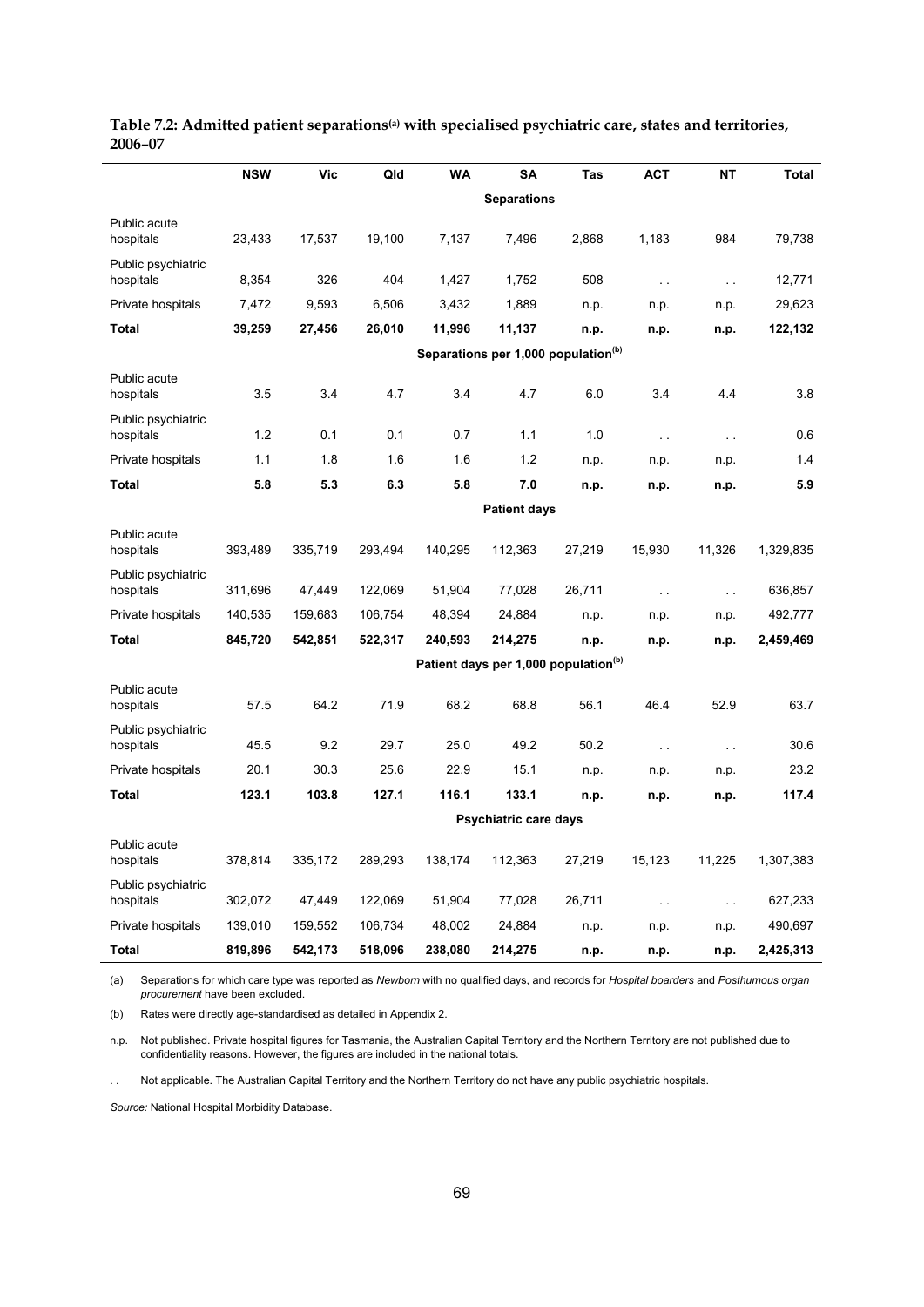Figure 7.3 shows that the average length of stay in public acute hospitals was highest for Western Australia, which was more than twice the average length of stay for Tasmania. The average lengths of stay for New South Wales and Victoria were also higher than the national average (16.7 days).



### **Mental health legal status**

Table 7.3 shows the number of separations with specialised psychiatric care by hospital type and the patient's mental health legal status. Voluntary separations comprised 57.8% of all separations. Public acute hospitals reported the highest number of involuntary separations (80.7%). The majority (66.6%) of private hospital separations were voluntary but there was a relatively high number of private hospital separations with no mental health legal status reported (9,797 or 33.1%). Public psychiatric hospitals have a higher proportion (61.6%) of separations with involuntary status compared with the other hospital types.

**Table 7.3: Admitted patient separations(a) with specialised psychiatric care, by mental health legal status and hospital type, 2006–07** 

| Mental health legal status | <b>Public acute hospitals</b> | <b>Public psychiatric hospitals</b> | <b>Private hospitals</b> | Total   |
|----------------------------|-------------------------------|-------------------------------------|--------------------------|---------|
| Involuntary                | 33,194                        | 7,861                               | 101                      | 41,156  |
| Voluntary                  | 45.904                        | 4,910                               | 19.725                   | 70,539  |
| Not reported               | 640                           | 0                                   | 9.797                    | 10.437  |
| Total                      | 79,738                        | 12.771                              | 29,623                   | 122,132 |

(a) Separations for which care type was reported as *Newborn* with no qualified days, and records for *Hospital boarders* and *Posthumous organ procurement* have been excluded.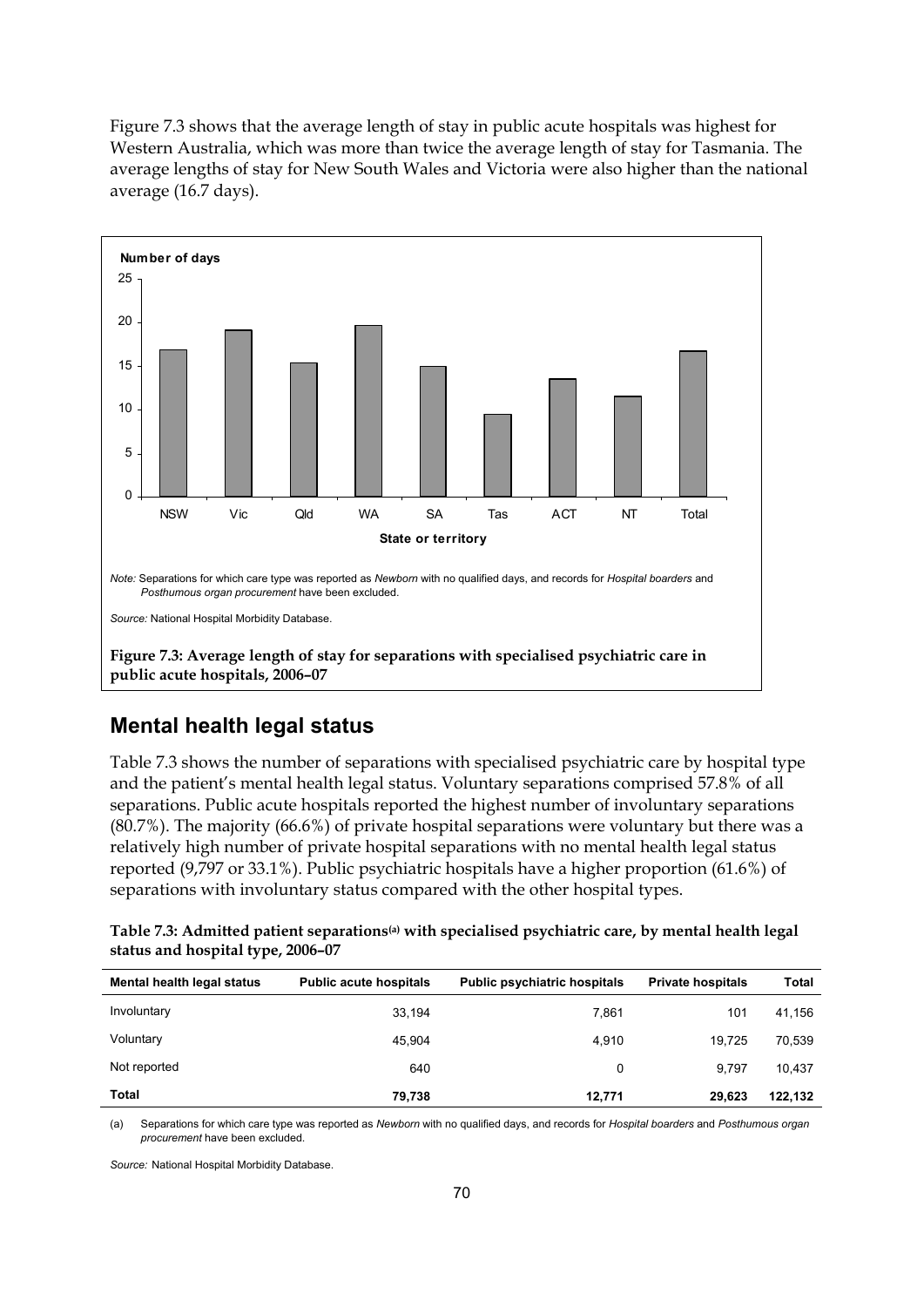Figure 7.4 shows the relationship between involuntary mental health legal status and demographic characteristics. A relatively high number of involuntary separations were for males aged 15–44 years. However, more than half of the involuntary separations for those aged less than 15 years were for females. These apparent sex differences were less pronounced in the older age groups.



### **Patient demographics**

Table 7.4 provides a summary of the demographics of patients receiving specialised psychiatric care in 2006–07. In addition, a rate (per 1,000 population) is reported to adjust for relative population sizes and age structures. As these are reports of separations (rather than patients), the rates should not be interpreted as the number of patients with specific characteristics per 1,000 population. Instead, they provide information on the number of separations relative to the size of the population subgroup.

The highest proportion of separations was for patients aged 25–34 years and 35–44 years (22.6% and 21.9%, respectively). The 25–34 age group also had the highest number of separations per 1,000 population (9.5). The lowest proportion of separations was for patients aged less than 15 years (1.5%).

There was no major difference between male and female separations per 1,000 population (5.7 and 6.0, respectively), but there were differences in distributions of separations when age was taken into consideration (Figure 7.5). There were more female separations in all age groups apart from the 25–34 years age group. The biggest difference between the number of male and female separations was in the 65 years and over age group, followed by those aged 25–34 years. Separations were evenly distributed for those aged less than 15 years.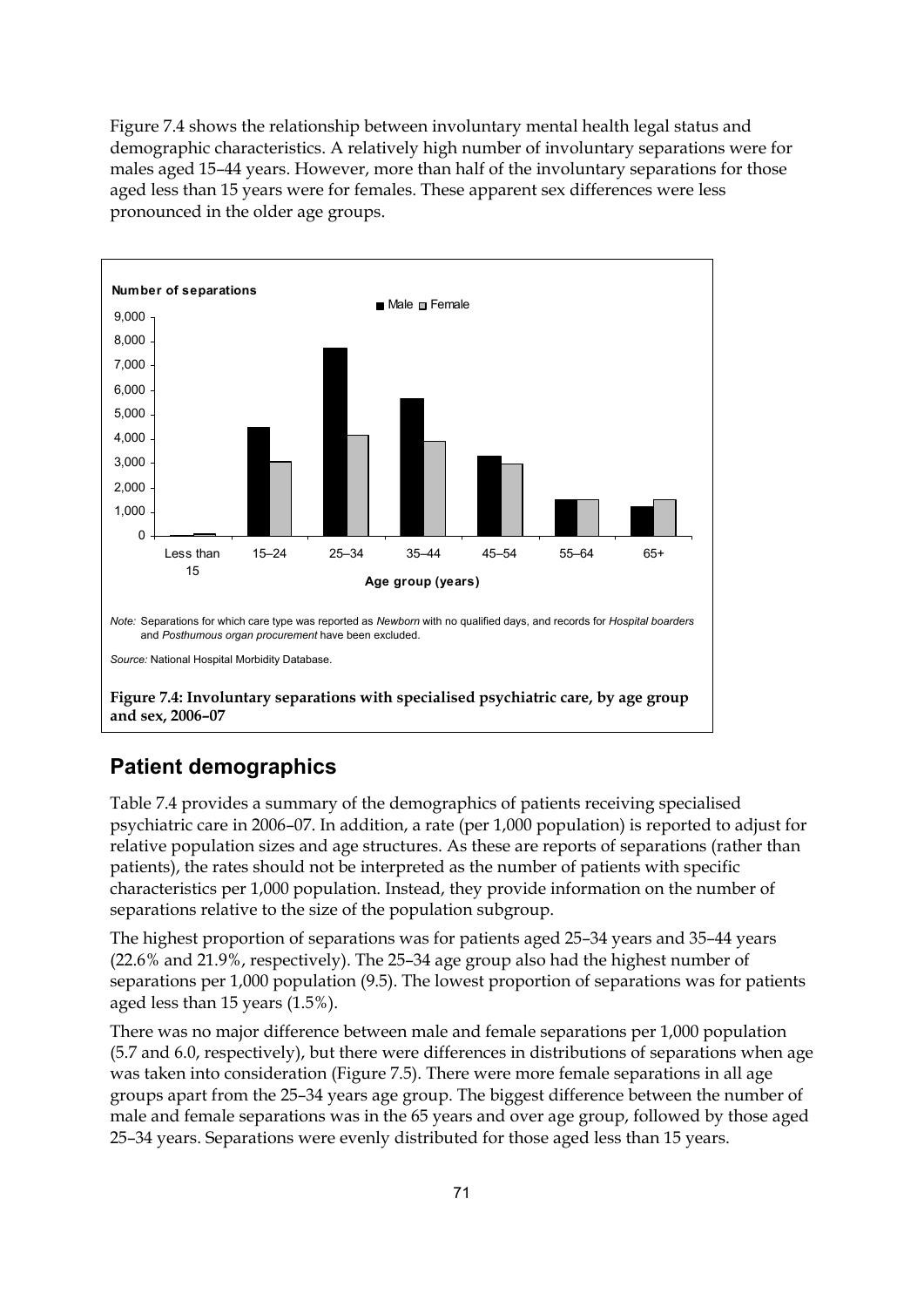The rate of separation for Australian-born patients was noticeably higher than that of those born overseas (6.4 and 3.7, respectively). Those living in *Major cities* had nearly double the rate of separations of those in *Remote* areas (6.1 and 3.5, respectively).

More than half of the separations (52.1%) involved those who had never been married.

The data showed that the typical separation involved an Australian-born, non-Indigenous male aged 25–44 years who had never been married and lived in a major city.

**Table 7.4: Admitted patient separations(a) with specialised psychiatric care, by patient demographic characteristics, 2006–07** 

| <b>Patient demographics</b>      | Number of separations <sup>(b)</sup> | Per cent of separations <sup>(c)</sup> | Rate (per 1,000 population) <sup>(d)</sup> |
|----------------------------------|--------------------------------------|----------------------------------------|--------------------------------------------|
| Age (years)                      |                                      |                                        |                                            |
| Less than 15                     | 1,782                                | 1.5                                    | 0.4                                        |
| $15 - 24$                        | 18,758                               | 15.4                                   | 6.5                                        |
| $25 - 34$                        | 27,563                               | 22.6                                   | 9.5                                        |
| $35 - 44$                        | 26,740                               | 21.9                                   | 8.7                                        |
| $45 - 54$                        | 19,918                               | 16.3                                   | 6.9                                        |
| $55 - 64$                        | 12,359                               | 10.1                                   | 5.4                                        |
| $65+$                            | 15,011                               | 12.3                                   | 5.5                                        |
| Sex                              |                                      |                                        |                                            |
| Male                             | 58,656                               | 48.0                                   | 5.7                                        |
| Female                           | 63,475                               | 52.0                                   | 6.0                                        |
| Indigenous status <sup>(e)</sup> |                                      |                                        |                                            |
| Indigenous Australians           | 4,904                                | 4.2                                    | 11.3                                       |
| Other Australians <sup>(f)</sup> | 111,938                              | 95.8                                   | 5.7                                        |
| <b>Country of birth</b>          |                                      |                                        |                                            |
| Australia                        | 95,641                               | 81.2                                   | 6.4                                        |
| Overseas                         | 22,093                               | 18.8                                   | 3.7                                        |
| Area of usual residence          |                                      |                                        |                                            |
| Major cities                     | 87,549                               | 73.5                                   | 6.1                                        |
| Inner regional                   | 21,630                               | 18.2                                   | 5.6                                        |
| Outer regional                   | 8,447                                | 7.1                                    | 4.5                                        |
| Remote                           | 1,078                                | 0.9                                    | 3.5                                        |
| Very remote                      | 461                                  | 0.4                                    | 2.6                                        |
| <b>Marital status</b>            |                                      |                                        |                                            |
| Never married                    | 59,789                               | 52.1                                   | г.                                         |
| Widowed                          | 5,450                                | 4.8                                    | . .                                        |
| Divorced                         | 9,408                                | 8.2                                    | г.                                         |
| Separated                        | 6,066                                | 5.3                                    |                                            |
| Married                          | 33,941                               | 29.6                                   | . .                                        |
| <b>Total</b>                     | 122,132                              | 100.0                                  | 5.9                                        |

(a) Separations for which care type was reported as *Newborn* with no qualified days, and records for *Hospital boarders* and *Posthumous organ procurement* have been excluded.

(b) The number of separations for each demographic variable may not sum to the total due to missing and/or not reported data.

(c) The percentages shown do not include separations for which the demographic information was missing and/or not reported.

(d) Rates were directly age-standardised, with the exception of age which is a crude rate, as detailed in Appendix 2.

(e) Only Indigenous status data for New South Wales, Victoria, Queensland, Western Australia, South Australia and public hospitals in the Northern Territory have been included in this table as they are the only jurisdictions for which the data are considered to be of sufficient quality for analysis. However, caution should be used in the interpretation of these data due to jurisdictional data collection differences; the data does not necessarily represent the national trend (see AIHW 2005).

(f) Includes separations where Indigenous status was missing or not reported.

Not applicable.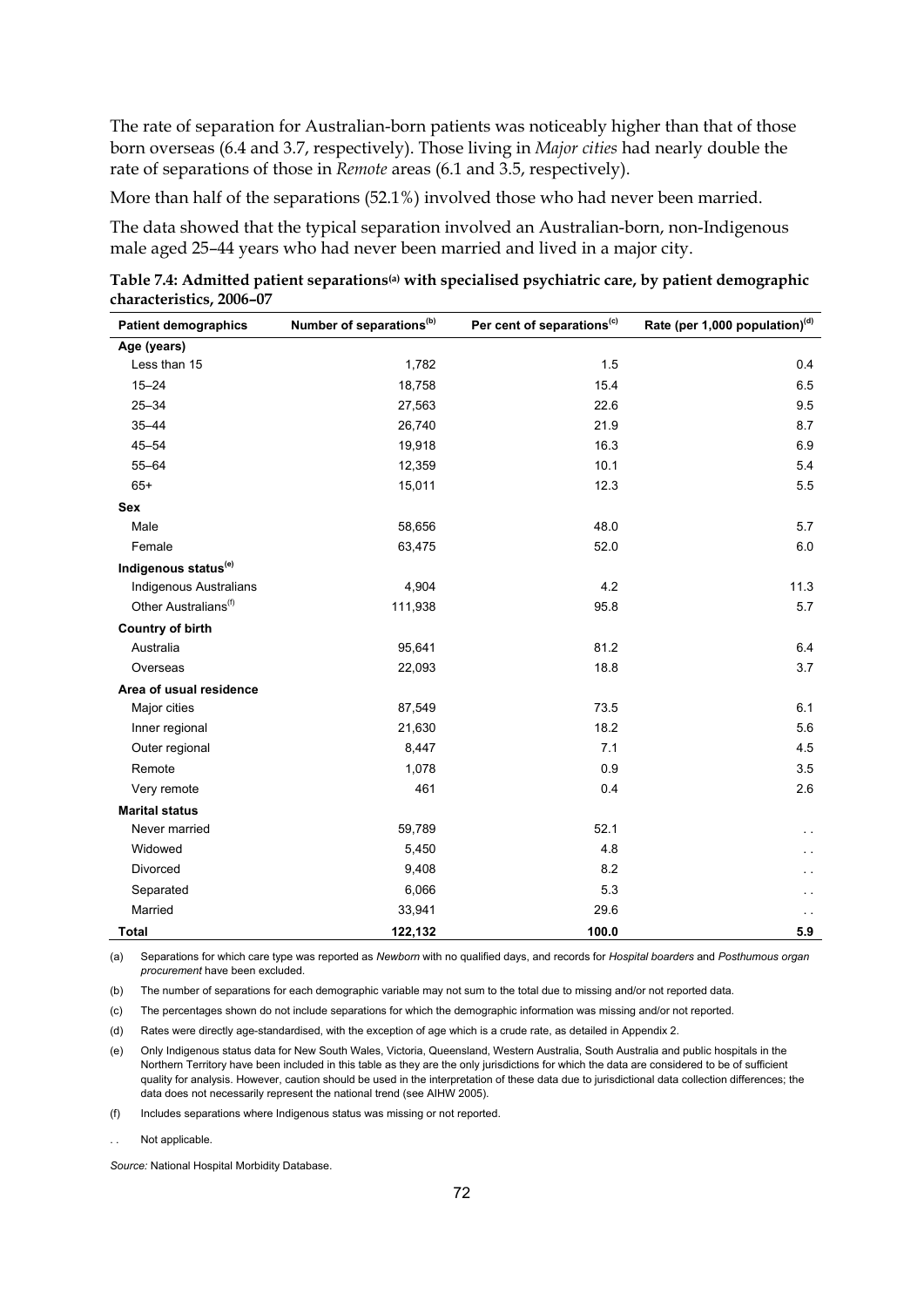

### **Principal diagnosis**

Principal diagnosis refers to the diagnosis established after study to be chiefly responsible for the patient's episode of admitted patient care. Table 7.5 shows the distribution of separations with psychiatric care by principal diagnosis and hospital type. Diagnoses are classified according to the *International Statistical Classification of Diseases and Related Health Problems, 10th revision, Australian Modification* (ICD-10-AM). Further information on this classification is included in Appendix 3.

In 2006−07, the principal diagnosis of *Schizophrenia* (F20) accounted for the largest number of separations (21,857 or 17.9%). It was the most commonly reported diagnosis for public acute and psychiatric hospitals. *Depressive episode* (F32) ranked second and was the most commonly reported diagnosis for private hospitals. In fact, depressive disorders (F32 and F33) constituted 44.0% of the total number of private hospital separations.

Figures 7.6 and 7.7 show the 10 most commonly reported principal diagnoses by age and sex. For separations involving those aged less than 15 years, *Reaction to severe stress and adjustment disorder* (F43) was the most commonly reported diagnosis. Other common diagnoses for the less than 15 years age group included *Conduct disorders* (F91) and *Depressive episode* (F32).

Over 30% of separations with the principal diagnosis of *Mental and behavioural disorders due to other psychoactive substance use* (F11–F19) and *Specific personality disorders* (F60) were attributed to the 15–24 years age group. *Eating disorders* (F50) were also commonly reported by this age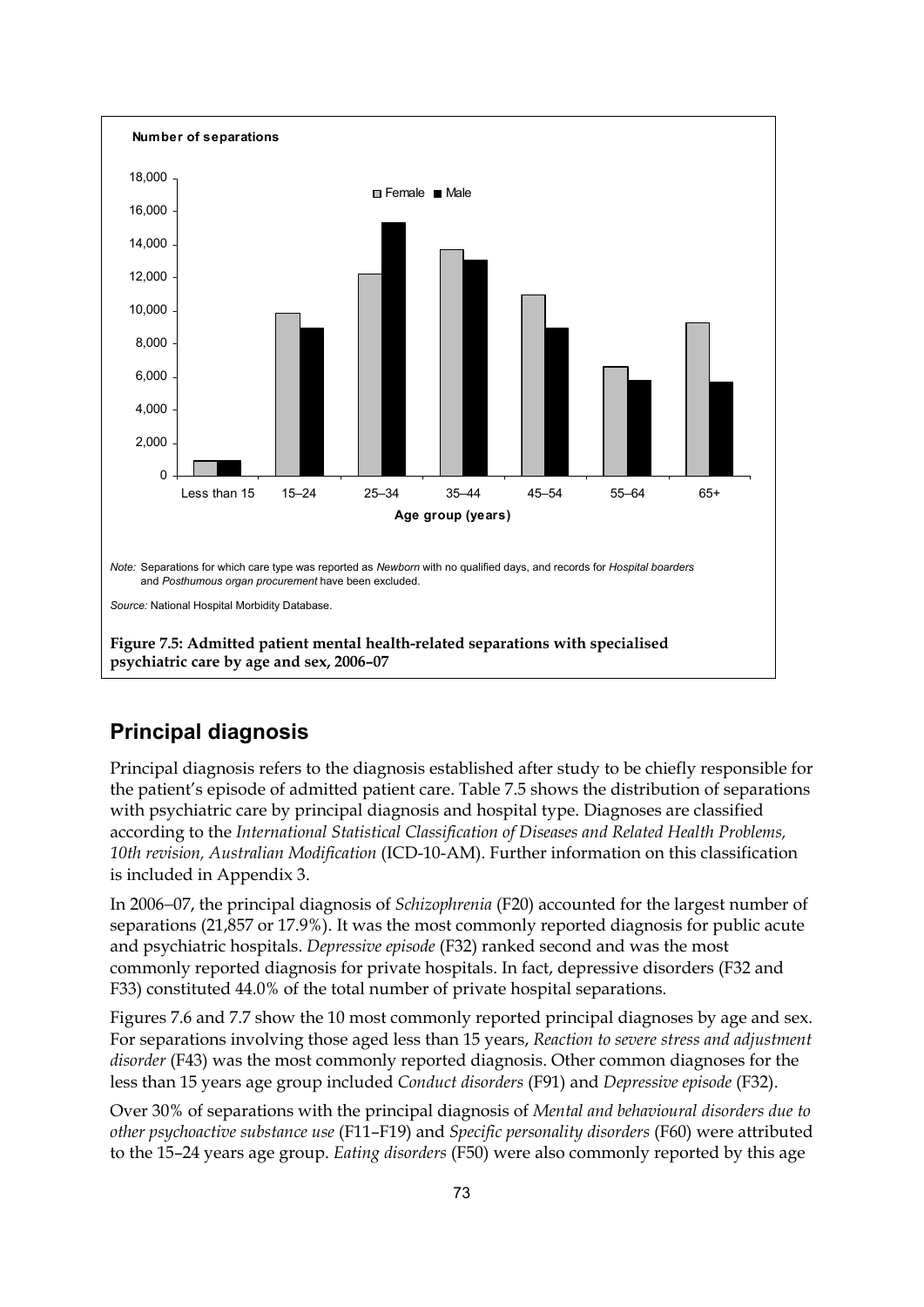group. The 25–34 years age group reported the highest proportion of separations for five of the 10 most commonly reported principal diagnoses. Of these, the highest proportion was for *Mental and behavioural disorders due to other psychoactive substance use* (F11–F19) with 38.9% of separations reported by this age group. The proportion of separations attributed to the 35–44 years age group ranged from 17.9% for *Recurrent depressive disorders* (F33) to 26.3% for *Mental and behavioural disorders due to use of alcohol* (F10). For the 45–54 years age group, there was a higher proportion of separations involving *Mental and behavioural disorders due to use of alcohol* (F10) compared with other commonly reported principal diagnoses. Apart from those aged 15 and under, the 55–64 years age group was least represented in separations for the 10 most commonly reported principal diagnoses. Depressive disorders (F32 and F33) were the most common principal diagnoses reported in separations involving those aged 65 years and over.

There were marked sex differences in the number of separations for the 10 most commonly reported diagnoses (Figure 7.7). For the most commonly reported diagnosis of *Schizophrenia*  (F20), the number of male separations was more than twice that of female separations. The diagnoses of *Mental and behavioural disorders due to use of alcohol and other psychoactive substance use* (F10 and F11–F19) also displayed a similar pattern with noticeably more male separations than female separations. Female separations, though, were noticeably higher for the principal diagnoses of *Recurrent depressive disorders* (F33) and *Specific personality disorders* (F60).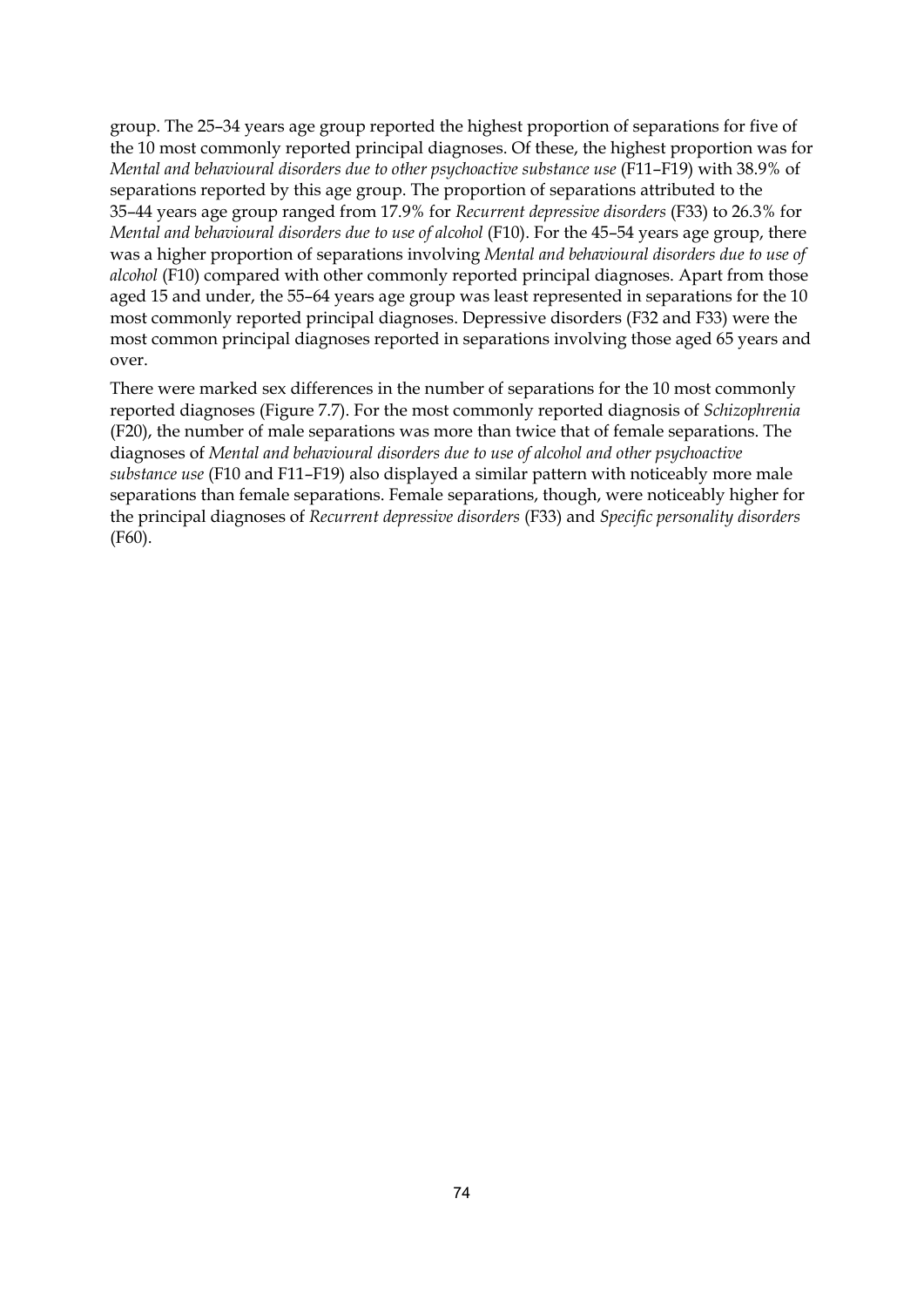| Principal diagnosis |                                                                                                                                                                            | Public acute  | Public psychiatric      | Private                              | Total          | cent<br>per                 |
|---------------------|----------------------------------------------------------------------------------------------------------------------------------------------------------------------------|---------------|-------------------------|--------------------------------------|----------------|-----------------------------|
| F00-F03             | Dementia                                                                                                                                                                   | 557           |                         | $\frac{29}{2}$                       | 864            |                             |
| F04-F09             | Other organic mental disorders                                                                                                                                             | 569           | 133                     | 125                                  | 827            |                             |
| F10                 | Mental and behavioural disorders due to use of alcohol                                                                                                                     | 1,980         | 621                     | 2,346                                | 4,947          | 4                           |
| F11-F19             | psychoactive substance use<br>Mental and behavioural disorders due to other                                                                                                | 3,606         | 981                     | 959                                  | 5,546          | 4.5                         |
| F <sub>20</sub>     | Schizophrenia                                                                                                                                                              | 17,610        | 3,014                   | 233                                  | 21,857         | 17.9                        |
| F21, F24, F28, F29  | Schizotypal and other delusional disorders                                                                                                                                 | 1,456         | 248                     | ဒို                                  | 1,807          | $\frac{5}{1}$               |
| F22                 | Persistent delusional disorders                                                                                                                                            | 776           | $\frac{6}{2}$           | 95                                   | 1,001          | $0.\overline{8}$            |
| F <sub>23</sub>     | Acute and transient psychotic disorders                                                                                                                                    | 1,395         | 211                     |                                      | 1,681          | 1.4                         |
| F25                 | Schizoaffective disorders                                                                                                                                                  | 5,359         | 1,021                   | 1,296                                | 7,676          | 6.5<br>0.5                  |
| F30                 | Manic episode                                                                                                                                                              | 559           | 69                      | 35                                   | 663            |                             |
| F31                 | Bipolar affective disorders                                                                                                                                                | 7,935         | 1,089                   | 3,334                                | 12,358         | 10.1                        |
| F32                 | Depressive episode                                                                                                                                                         | 11,103        | 1,065                   | 6,978                                | 19,146         | 157                         |
| F33                 | Recurrent depressive disorders                                                                                                                                             | 3,701         | 314                     | 6,067                                | 10,082         | $\frac{3}{8}$               |
| F34                 | Persistent mood (affective) disorders                                                                                                                                      | 998           | 18                      | 428                                  | 1,544          |                             |
| F38-F39             | Other and unspecified mood (affective) disorders                                                                                                                           | 133           | 30                      | QP                                   | 212            |                             |
| F40                 | Phobic anxiety disorders                                                                                                                                                   | 54            |                         | 5s                                   | 147            | $\circ$                     |
| F41                 | Other anxiety disorders                                                                                                                                                    | 1,160         | 102                     | 1,196                                | 2,458          | $\mathbf{a}$                |
| F42                 | Obsessive-compulsive disorders                                                                                                                                             | 226           |                         |                                      | 493            | $\circ$                     |
| F43                 | Reaction to severe stress and adjustment disorders                                                                                                                         | 8,141         | 7.274                   | 243<br>2,713                         | 12,128         | 9.9                         |
| F44                 | Dissociative (conversion) disorders                                                                                                                                        | 116           |                         | 246                                  | 370            | $\frac{3}{2}$               |
| F45, F48            | Somatoform and other neurotic disorders                                                                                                                                    | $\approx$     |                         | 42                                   | $\frac{13}{1}$ | $\overline{c}$              |
| F50                 | Eating disorders                                                                                                                                                           | 575           |                         | 685                                  | 1,267          |                             |
| F51-F59             | physiological disturbances and physical factors<br>Other behavioural syndromes associated with                                                                             | 193           | $\tilde{c}$             |                                      | 333            | $\frac{3}{2}$               |
| F60                 | Specific personality disorders                                                                                                                                             | 3,744         | 531                     | $128$<br>513                         | 4,788          | 3.9                         |
| F61-F69             | Disorders of adult personality and behaviour                                                                                                                               | 163           | 33                      | 6                                    | 246            | $\frac{2}{9}$ $\frac{2}{9}$ |
| F70 <sup>-F79</sup> | Mental retardation                                                                                                                                                         | 156           | $rac{4}{4}$ $rac{2}{5}$ |                                      | 202            |                             |
| F80-F89             | Disorders of psychological development                                                                                                                                     | $175$<br>$12$ |                         | $\alpha$ $\beta$ $\epsilon$ $\omega$ | 228            | $\overline{0.2}$            |
| F <sub>90</sub>     | Hyperkinetic disorders                                                                                                                                                     |               |                         |                                      | 137            | $\overline{c}$              |
| F91                 | Conduct disorders                                                                                                                                                          | 298           | 32 <sub>6</sub>         |                                      | 333            | $0.\overline{3}$            |
| F92-F98             | childhood or adolescence<br>Other and unspecified disorders with onset in                                                                                                  | $\frac{6}{2}$ |                         |                                      | 258            | Ņ<br>ö                      |
| F99                 | Mental disorder not otherwise specified                                                                                                                                    | 267           | 86                      |                                      | 356            | $\frac{3}{2}$               |
| G30                 | Alzheimer's disease                                                                                                                                                        | 497           | 85                      |                                      | 641            | 0.5                         |
|                     | Other factors related to mental and behavioural disorders and substance use <sup>(b)</sup>                                                                                 | 218           | 324                     |                                      | 543            | 4<br>Ö                      |
|                     | diagnosis <sup>(c)</sup><br>Other specified mental health-related principal                                                                                                | 235           | 36                      | ಇ                                    | 294            | $\circ$                     |
|                     | Other <sup>(d)</sup>                                                                                                                                                       | 5.400         | 839                     | 329                                  | 6.568          | 4<br>ယ                      |
| <b>Total</b>        |                                                                                                                                                                            | 79,738        | 12.771                  | 623<br>29.                           | 122,132        | 100.0                       |
| $\widehat{a}$       | ed days, and records for Hospital boarders and Posthumous organ procurement have been excluded<br>Separations for which care type was reported as Newborn with no qualifit |               |                         |                                      |                |                             |

Table 7.5: Admitted patient separations<sup>(a)</sup> with specialised psychiatric care, by principal diagnosis in ICD-10-AM groupings and hospital type, 2006–07 **Table 7.5: Admitted patient separations(a) with specialised psychiatric care, by principal diagnosis in ICD-10-AM groupings and hospital type, 2006–07** 

į. ğ,

oeparauuns ior wintui care type was reported as viewworri will ino quallited udys, and records ior rrospidar woarders and rospidario<br>Includes ICD-10-AM codes 200.4, 203.2, 204.6, 209.3, 213.3, 254.3, 263.1, 263.8, 265.9, 2 (b) Includes ICD-10-AM codes Z00.4, Z03.2, Z04.6, Z09.3, Z13.3, Z54.3, Z63.1, Z63.8, Z63.9, Z65.8, Z65.9, Z71.4, Z71.5 and Z76.0.

(c) Includes separations for which the principal diagnosis was any other mental health-related principal diagnosis as listed in Appendix 4. Includes separations for which the principal diagnosis was any other mental health-related principal diagnosis as listed in Appendix 4. (b) Includes ICD-10-AM codes Z00.4, Z03.2, Z04.6, Z09.3, Z13.3, Z54.3, Z63.1, Z63.8, Z63.8, Z65.8, Z6<br>(c) Includes separations for which the principal diagnosis was any other mental health-related principal (d)<br>(d) Include

(d) Includes all other codes not included as a mental health principal diagnosis as listed in Appendix 4.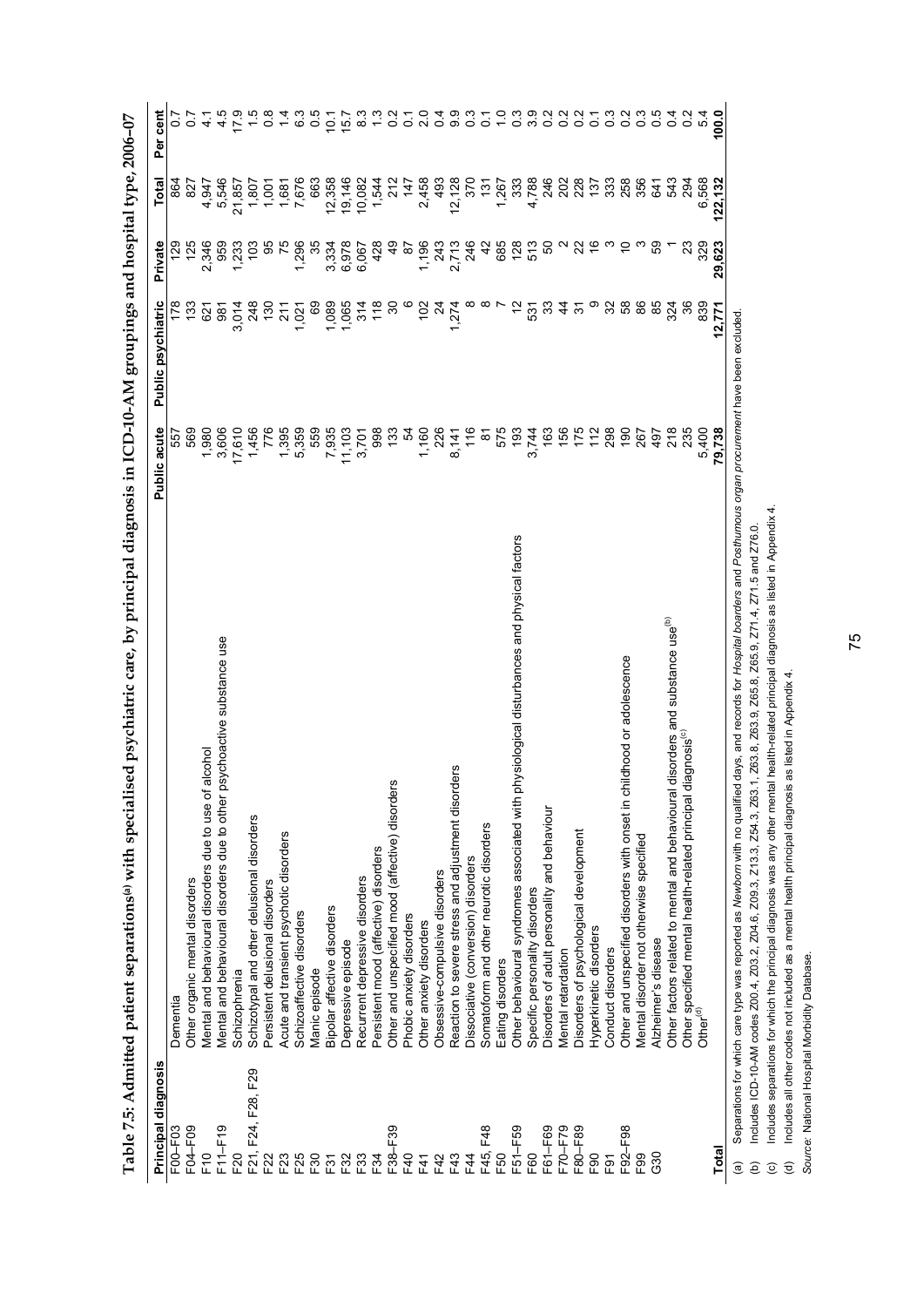

*Note:* Separations for which care type was reported as *Newborn* with no qualified days, and records for *Hospital boarders* and *Posthumous organ procurement* have been excluded.

*Source:* National Hospital Morbidity Database.

**Figure 7.6: Admitted patient mental health-related separations with specialised psychiatric care, by age group, for the 10 most commonly reported principal diagnoses, 2006–07**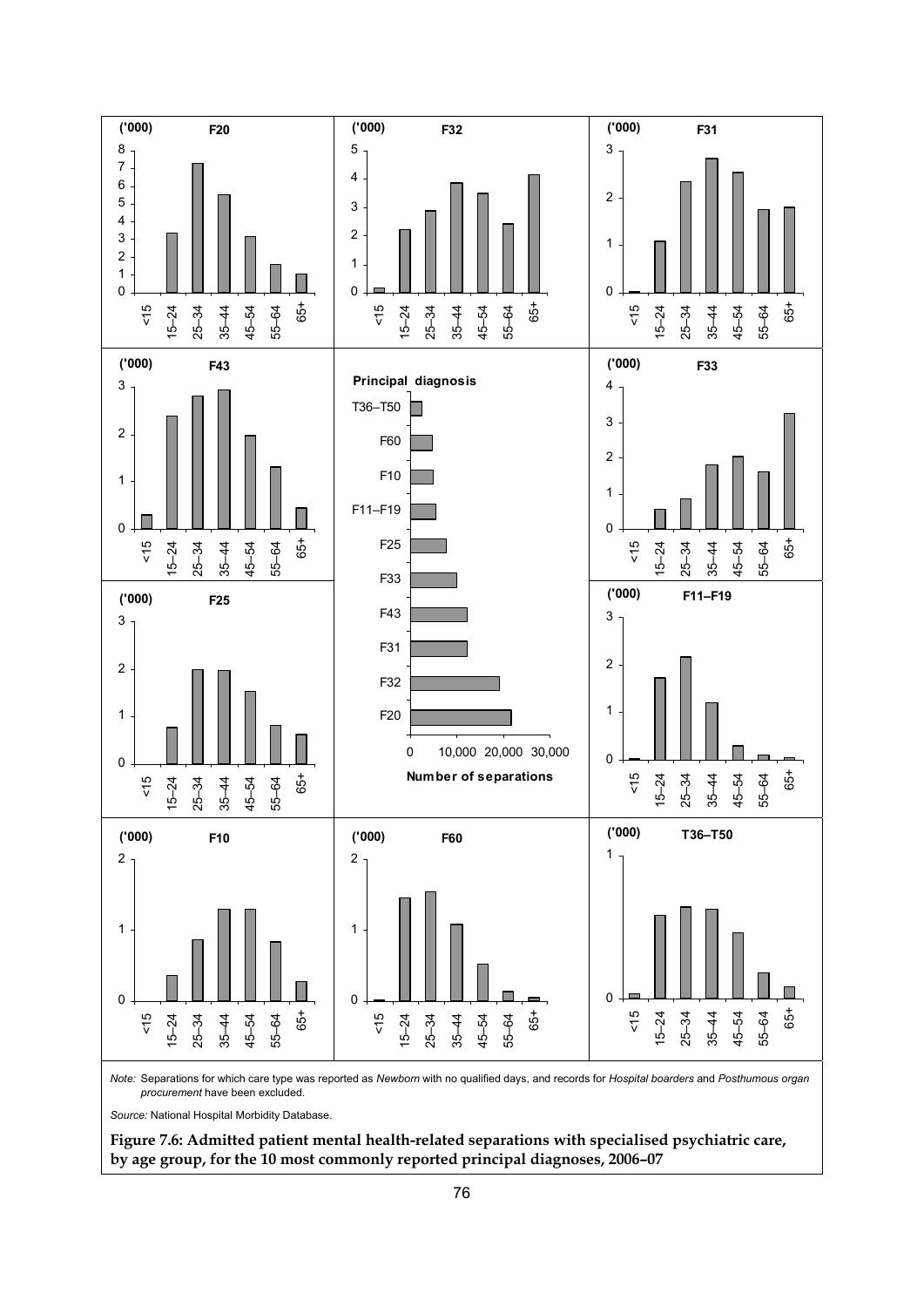|                 | Key to the principal diagnosis codes in Figures 7.6 and 7.7                      |
|-----------------|----------------------------------------------------------------------------------|
| F <sub>10</sub> | Mental and behavioural disorders due to use of alcohol                           |
|                 | F11–F19 Mental and behavioural disorders due to other psychoactive substance use |
| F <sub>20</sub> | Schizophrenia                                                                    |
| F <sub>25</sub> | Schizoaffective disorders                                                        |
| F31             | Bipolar affective disorders                                                      |
| F32             | Depressive episode                                                               |
| F33             | Recurrent depressive disorders                                                   |
| F43             | Reaction to severe stress and adjustment disorders                               |
| F60             | Specific personality disorders                                                   |
|                 | T36–T50 Poisoning by drugs, medicaments and biological substances                |



### **Procedures**

Table 7.6 details 10 procedures (or interventions) most frequently reported for separations with specialised psychiatric care. Procedures are classified according to the *Australian Classification of Health Interventions, 5th edition*. Further information on this classification is included in Appendix 3.

A total of 157,012 procedures were reported in relation to 65,155 separations. This reflects the fact that more than one procedure can be reported for each separation. No procedures were reported for 46.7% of the separations (56,977 out of 122,132). Non-emergency general anaesthesia (*General anaesthesia, American Society of Anaesthesiologists (ASA) 99*) was the most frequently reported procedure. This was most likely associated with the administration of electroconvulsive therapies (93340-02), a form of treatment for depression which was a commonly reported principal diagnosis. Allied health interventions from a number of different health disciplines also featured prominently in the 10 most frequently reported procedures.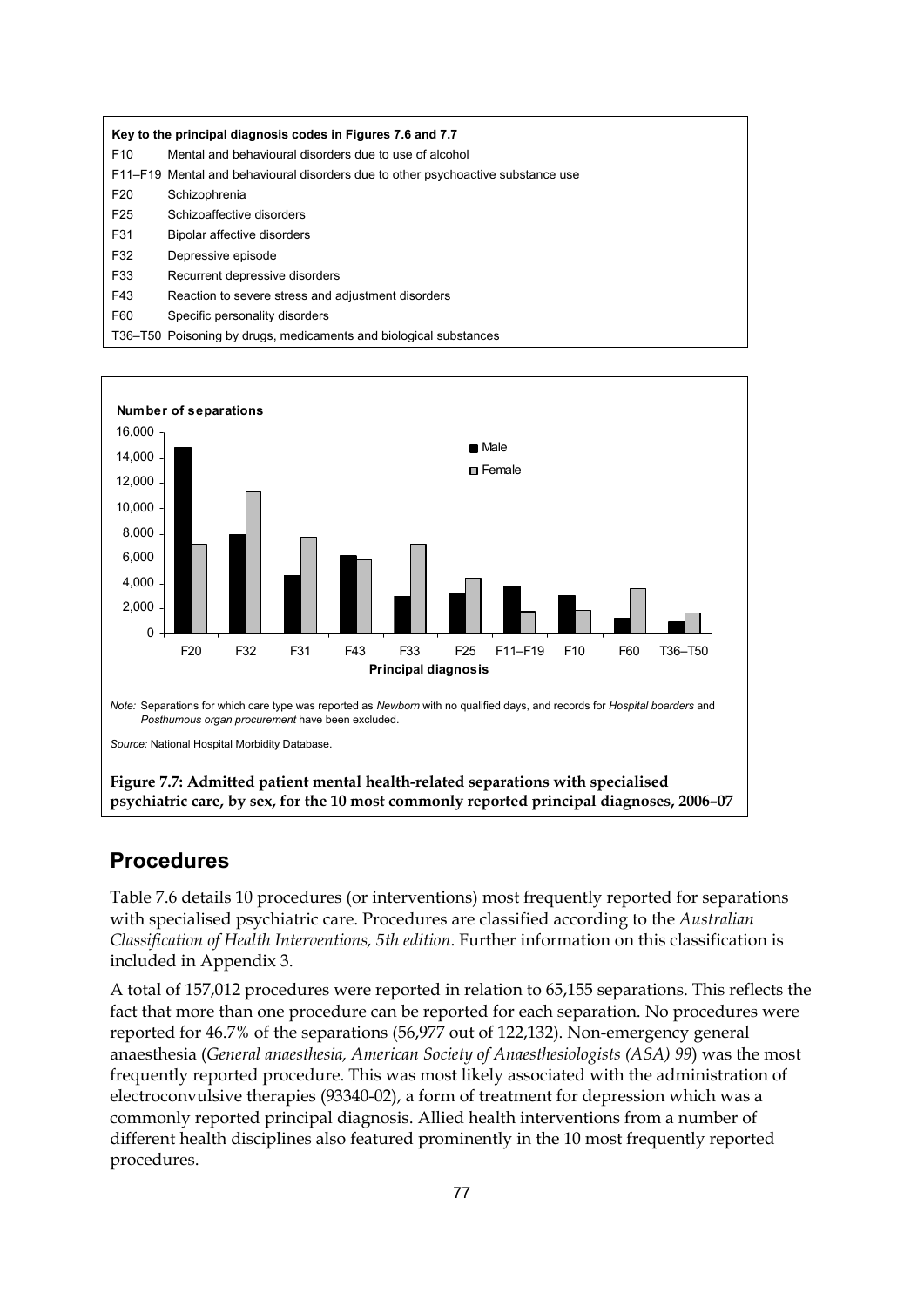| Procedure                                                 | Procedures <sup>(b)</sup> |                      | Separations <sup>(b)(c)</sup> |          |
|-----------------------------------------------------------|---------------------------|----------------------|-------------------------------|----------|
|                                                           | <b>Number</b>             | Per cent             | <b>Number</b>                 | Per cent |
| 92514–99<br>General anaesthesia, ASA 99                   | 29,163                    | 18.6                 | 10,873                        | 8.4      |
| 95550-01 Allied health intervention, social work          | 22,844                    | 14.5                 | 22,817                        | 17.7     |
| 93340-02 Electroconvulsive therapy $\leq$ 12 treatments   | 14,793                    | 9.4                  | 14,646                        | 11.3     |
| 95550-02 Allied health intervention, occupational therapy | 14,349                    | 9.1                  | 14,330                        | 11.1     |
| 95550-10 Allied health intervention, psychology           | 7,855                     | 5.0                  | 7,853                         | 6.1      |
| 92514-29 General anaesthesia, ASA 29                      | 5,426                     | 3.5                  | 2,163                         | 1.7      |
| 56001–00 Computerised tomography of brain                 | 5,111                     | 3.3                  | 5,087                         | 3.9      |
| 95550-00 Allied health intervention, dietetics            | 4,295                     | 2.7                  | 4,290                         | 3.3      |
| 96175-00 Mental/behavioural assessment                    | 4,294                     | 2.7                  | 4,275                         | 3.3      |
| 92514-39 General anaesthesia, ASA 39                      | 4,255                     | 2.7                  | 1,418                         | 1.1      |
| Other reported procedures                                 | 44,627                    | 28.4                 | 41,370                        | 32.0     |
|                                                           |                           | <b>Totals</b>        |                               |          |
| Number of separations with at least one procedure         | . .                       | $\ddot{\phantom{1}}$ | 65,155                        | 53.3     |
| Number of separations with no procedure reported          | $\sim$ $\sim$             | $\sim$               | 56,977                        | 46.7     |
| Total                                                     | 157,012                   | 100                  | 122,132                       | 100      |

#### **Table 7.6: The 10 most frequently reported procedures for admitted patient separations(a) with specialised psychiatric care, 2006–07**

(a) Separations for which care type was reported as *Newborn* with no qualified days, and records for *Hospital boarders* and *Posthumous organ procurement* have been excluded.

(b) The number of procedures may not equal the number of separations, as the same procedure may have been performed more than once for each separation.

(c) The sum of the number of separations is not necessarily equivalent to the total, as multiple procedures can be reported for each separation.

Not applicable.

*Source:* National Hospital Morbidity Database.

# **7.4 Non-specialised admitted patient mental health care**

This section presents information on mental health-related separations that did not involve any specialised psychiatric care (that is, the patient did not receive one or more days of care in a specialised psychiatric unit or ward). These separations are classified as mental health-related because the reported principal diagnosis for the separation is either one that falls within the *Mental and behavioural disorders* chapter (Chapter 5) in the ICD-10-AM classification (codes F00–F99) or is one of a number of other selected diagnoses (see Appendix 4).

There were 87,224 mental health-related separations without specialised psychiatric care, accounting for 41.7% of all mental health-related separations for admitted patient care.

### **States and territories and hospital type**

Table 7.7 presents the number of separations and patient days for mental health-related separations without specialised psychiatric care for each state and territory. The number of separations and patient days per 1,000 population are also presented, to account for variations in the population size of each jurisdiction.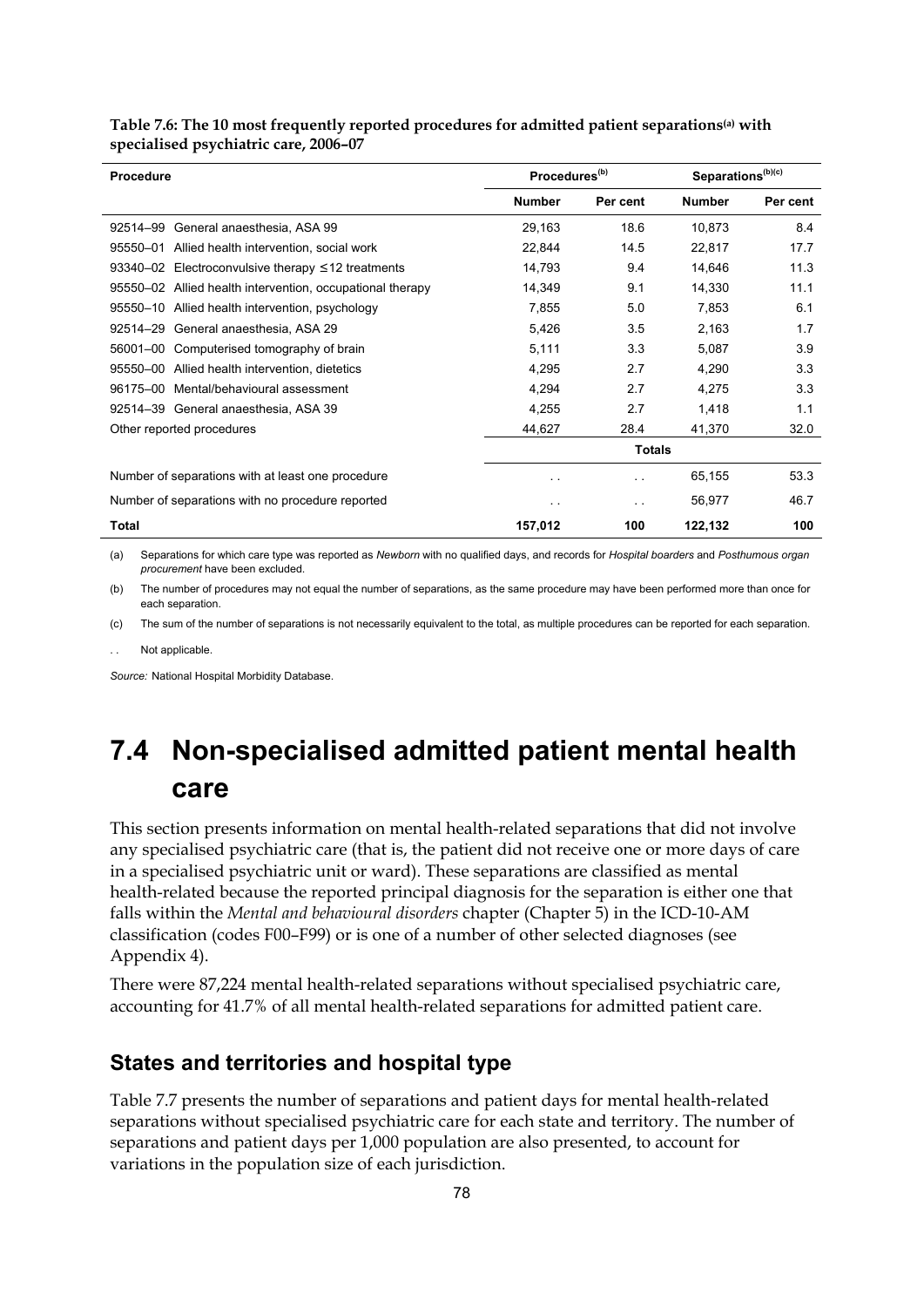|                                                | <b>NSW</b> | <b>Vic</b>  | Qld         | <b>WA</b>   | <b>SA</b>           | Tas                                              | <b>ACT</b>    | <b>NT</b>     | <b>Total</b> |
|------------------------------------------------|------------|-------------|-------------|-------------|---------------------|--------------------------------------------------|---------------|---------------|--------------|
|                                                |            |             |             |             | <b>Separations</b>  |                                                  |               |               |              |
| Public acute hospitals                         | 27,216     | 22,962      | 9,396       | 7,669       | 7,352               | 1,138                                            | 365           | 455           | 76,553       |
| Public psychiatric                             |            |             |             |             |                     |                                                  |               |               |              |
| hospitals <sup>(b)</sup>                       | 660        | $\mathbf 0$ | $\mathbf 0$ | $\mathbf 0$ | $\mathbf 0$         | $\mathbf 0$                                      | $\sim$ $\sim$ | $\sim$ .      | 660          |
| Private hospitals                              | 2,116      | 2,507       | 2,678       | 1,130       | 619                 | n.p.                                             | n.p.          | n.p.          | 10,011       |
| <b>Total</b>                                   | 29,992     | 25,469      | 12,074      | 8,799       | 7,971               | n.p.                                             | n.p.          | n.p.          | 87,224       |
|                                                |            |             |             |             |                     | Separations per 1,000 population <sup>(c)</sup>  |               |               |              |
| Public acute hospitals                         | 3.9        | 4.4         | 2.3         | 3.7         | 4.6                 | 2.3                                              | 1.2           | 2.6           | 3.7          |
| Public psychiatric<br>hospitals <sup>(b)</sup> | 0.1        | 0.0         | 0.0         | 0.0         | 0.0                 | 0.0                                              | $\sim$ $\sim$ | $\sim$ $\sim$ | 0.0          |
| Private hospitals                              | 0.3        | 0.5         | 0.6         | 0.6         | 0.4                 | n.p.                                             | n.p.          | n.p.          | 0.5          |
| <b>Total</b>                                   | 4.4        | 4.9         | 2.9         | 4.3         | 4.9                 | n.p.                                             | n.p.          | n.p.          | 4.2          |
|                                                |            |             |             |             | <b>Patient days</b> |                                                  |               |               |              |
| Public acute hospitals                         | 152,307    | 108,879     | 54,312      | 34,955      | 42,058              | 14,035                                           | 2,369         | 2,502         | 411,417      |
| Public psychiatric<br>hospitals <sup>(b)</sup> | 4,262      | $\mathbf 0$ | 0           | $\mathbf 0$ | $\mathbf 0$         | $\mathbf 0$                                      | $\sim$ $\sim$ | $\ddotsc$     | 4,262        |
| Private hospitals                              | 28,080     | 21,373      | 31,245      | 7,968       | 4,860               | n.p.                                             | n.p.          | n.p.          | 106,457      |
| <b>Total</b>                                   | 184,649    | 130,252     | 85,557      | 42,923      | 46,918              | n.p.                                             | n.p.          | n.p.          | 522,136      |
|                                                |            |             |             |             |                     | Patient days per 1,000 population <sup>(c)</sup> |               |               |              |
| Public acute hospitals                         | 21.5       | 20.4        | 13.2        | 17.1        | 24.8                | 26.9                                             | 8.2           | 21.2          | 19.3         |
| Public psychiatric<br>hospitals <sup>(b)</sup> | 0.6        | 0.0         | 0.0         | 0.0         | 0.0                 | 0.0                                              | $\sim$ $\sim$ | $\sim$ $\sim$ | 0.2          |
| Private hospitals                              | 4.0        | 4.1         | 7.5         | 4.0         | 2.7                 | n.p.                                             | n.p.          | n.p.          | 5.0          |
| <b>Total</b>                                   | 26.2       | 24.4        | 20.8        | 21.1        | 27.6                | n.p.                                             | n.p.          | n.p.          | 24.5         |

**Table 7.7: Admitted patient separations(a) and patient days for mental health-related separations without specialised psychiatric care, states and territories, 2006–07** 

(a) Separations for which care type was reported as *Newborn* with no qualified days, and records for *Hospital boarders* and *Posthumous organ procurement* have been excluded.

(b) Mental health-related separations without specialised psychiatric care reported by New South Wales public psychiatric hospitals were mainly for alcohol and drug treatment episodes.

(c) Rates were directly age-standardised as detailed in Appendix 2.

n.p. Not published. Private hospital figures for Tasmania, the Australian Capital Territory and the Northern Territory are not published due to confidentiality reasons. However, the figures are included in the national totals.

Not applicable. The Australian Capital Territory and the Northern Territory do not have any public psychiatric hospitals.

*Source:* National Hospital Morbidity Database.

Mental health-related separations without specialised psychiatric care were predominantly provided by public acute hospitals (87.8% of 87,224). The percentage for this type of separation was lowest for Australian Capital Territory (0.4%). South Australia reported the highest rate of public acute hospital separations per 1,000 population (4.6). The overall separation rates for Victoria and South Australia across all hospital types were also the highest rate among the jurisdictions for which data are fully reported (4.9).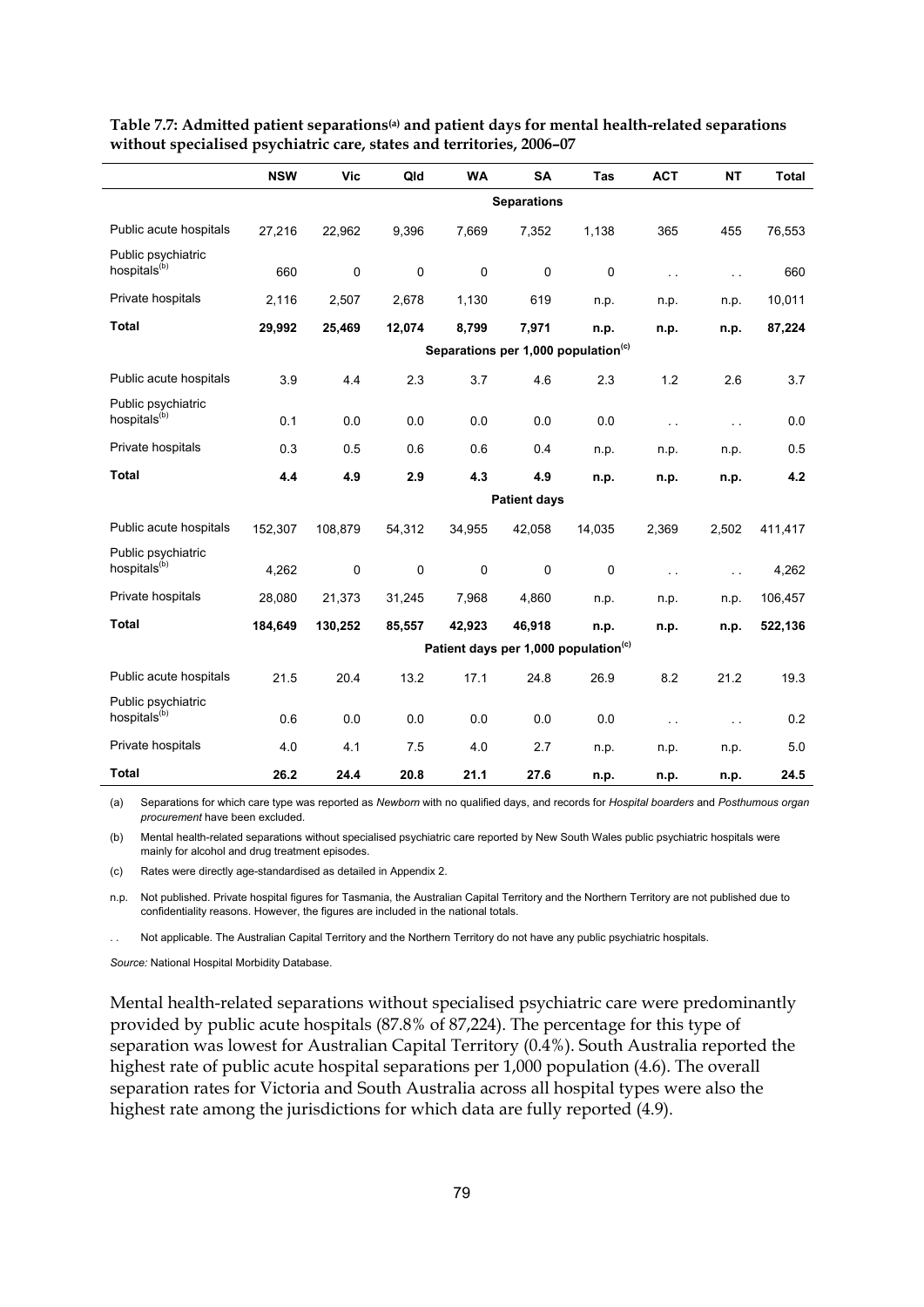Private hospital separations constituted 11.5% of all mental health-related separations without specialised psychiatric care. Of the five jurisdictions with published private hospital figures, Queensland reported the highest number of patient days per 1,000 population (7.5).

Figure 7.8 shows the average length of stay in public acute hospitals for separations without specialised psychiatric care. The average length of stay across all jurisdictions was 5.4 days, which was much lower than the national average of 16.7 days for separations with specialised care (see Figure 7.3). Tasmania reported the highest average length of stay in public acute hospitals (12.3 days). Only Victoria and Western Australia reported lower average length of stay figures with 4.7 and 4.6 days, respectively compared to the national average of 5.4 days.



### **Patient demographics**

Table 7.8 presents information on the number of separations without specialised psychiatric care in 2006–07 according to the characteristics of those receiving care. In addition, a rate (per 1,000 population) is reported to take into account relative population sizes and age structures. Again, the number of distinct individuals receiving care cannot be derived from the figures presented.

The highest proportion of separations without specialised psychiatric care was for patients aged 65 years and over (24.8%). This age group also has the highest number of separations per 1,000 population (7.9). The lowest proportion of separations without specialised care was for patients aged less than 15 years (6.6%).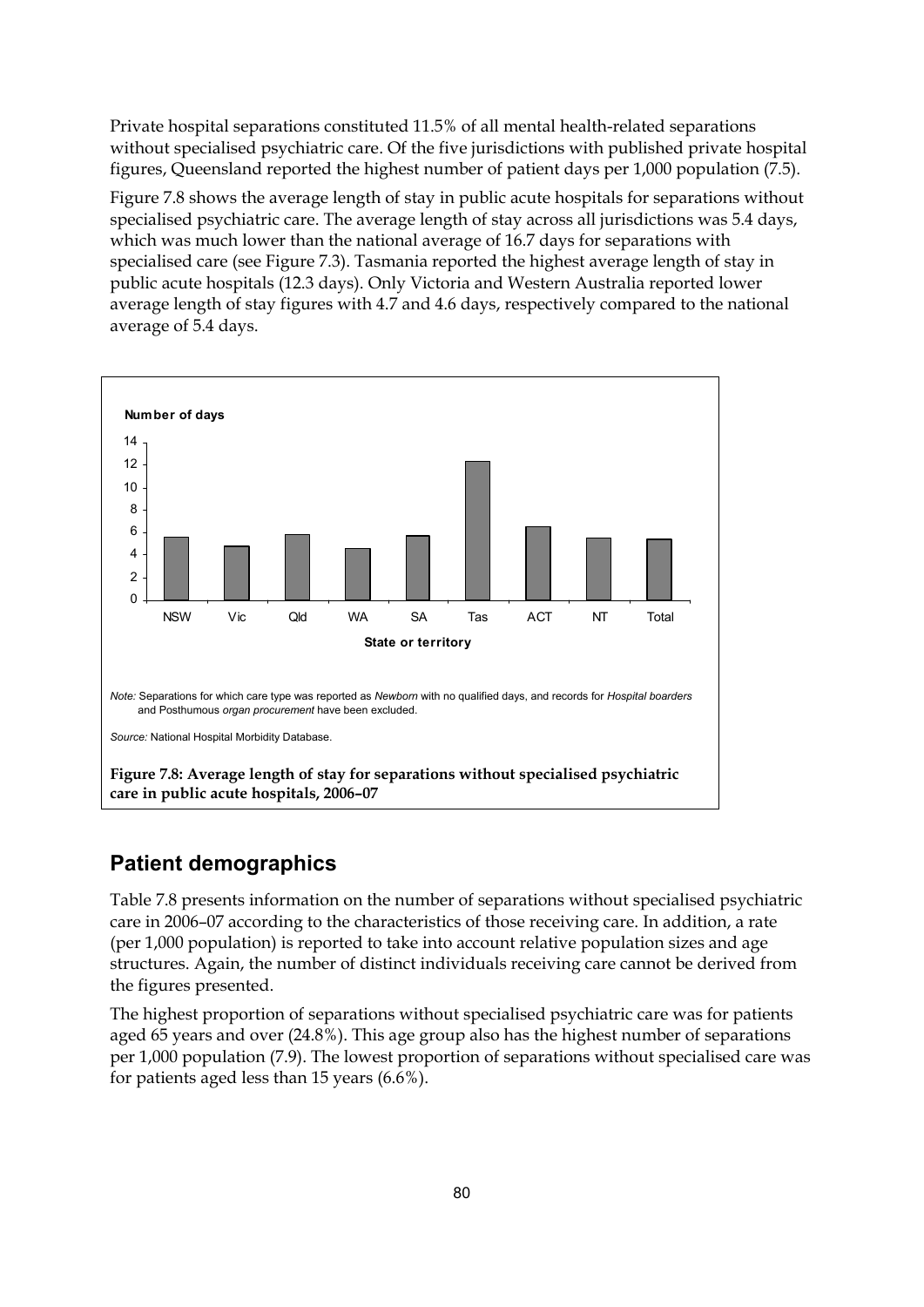| <b>Patient demographics</b>      | Number of<br>separations <sup>(b)</sup> | Per cent of<br>separations <sup>(c)</sup> | Rate (per 1,000<br>population) <sup>(d)</sup> |
|----------------------------------|-----------------------------------------|-------------------------------------------|-----------------------------------------------|
| Age (years)                      |                                         |                                           |                                               |
| Less than 15                     | 5,741                                   | 6.6                                       | 1.4                                           |
| $15 - 24$                        | 9,707                                   | 11.1                                      | 3.3                                           |
| $25 - 34$                        | 15,685                                  | 18.0                                      | 5.4                                           |
| $35 - 44$                        | 15,703                                  | 18.0                                      | 5.1                                           |
| $45 - 54$                        | 11,340                                  | 13.0                                      | 3.9                                           |
| $55 - 64$                        | 7,440                                   | 8.5                                       | 3.2                                           |
| $65+$                            | 21,606                                  | 24.8                                      | 7.9                                           |
| Sex                              |                                         |                                           |                                               |
| Male                             | 40,499                                  | 46.6                                      | 3.9                                           |
| Female                           | 46,376                                  | 53.4                                      | 4.3                                           |
| Indigenous status <sup>(e)</sup> |                                         |                                           |                                               |
| Indigenous Australians           | 5,199                                   | 6.1                                       | 13.3                                          |
| Other Australians <sup>(f)</sup> | 79,561                                  | 93.9                                      | 4.0                                           |
| <b>Country of birth</b>          |                                         |                                           |                                               |
| Australia                        | 67,883                                  | 81.1                                      | 4.5                                           |
| Overseas                         | 15,844                                  | 18.9                                      | 2.5                                           |
| Area of usual residence          |                                         |                                           |                                               |
| Major cities                     | 51,724                                  | 60.8                                      | 3.6                                           |
| Inner regional                   | 18,086                                  | 21.2                                      | 4.5                                           |
| Outer regional                   | 11,602                                  | 13.6                                      | 6.0                                           |
| Remote                           | 2,463                                   | 2.9                                       | 8.1                                           |
| Very remote                      | 1,260                                   | 1.5                                       | 8.0                                           |
| Total                            | 87,224                                  | 100                                       | 4.2                                           |

**Table 7.8: Mental health-related admitted patient separations(a) without specialised psychiatric care, by patient demographic characteristics, 2006–07** 

(a) Separations for which care type was reported as *Newborn* with no qualified days, and records for *Hospital boarders* and *Posthumous organ procurement* have been excluded.

(b) The number of separations for each demographic variable may not sum to the total due to missing and/or not reported data.

(c) The percentages shown do not include separations for which the demographic information was missing and/or not reported.

(d) Rates were directly age-standardised, with the exception of age which is a crude rate, as detailed in Appendix 2.

(e) Only Indigenous status data for New South Wales, Victoria, Queensland, Western Australia, South Australia and public hospitals in the Northern Territory have been included in this table as they are the only jurisdictions for which the data are considered to be of sufficient quality for further analysis. However, caution should be used in the interpretation of these data due to jurisdictional data collection differences; the data does not necessarily represent the national trend (see AIHW 2005).

(f) Includes separations where Indigenous status was missing or not reported.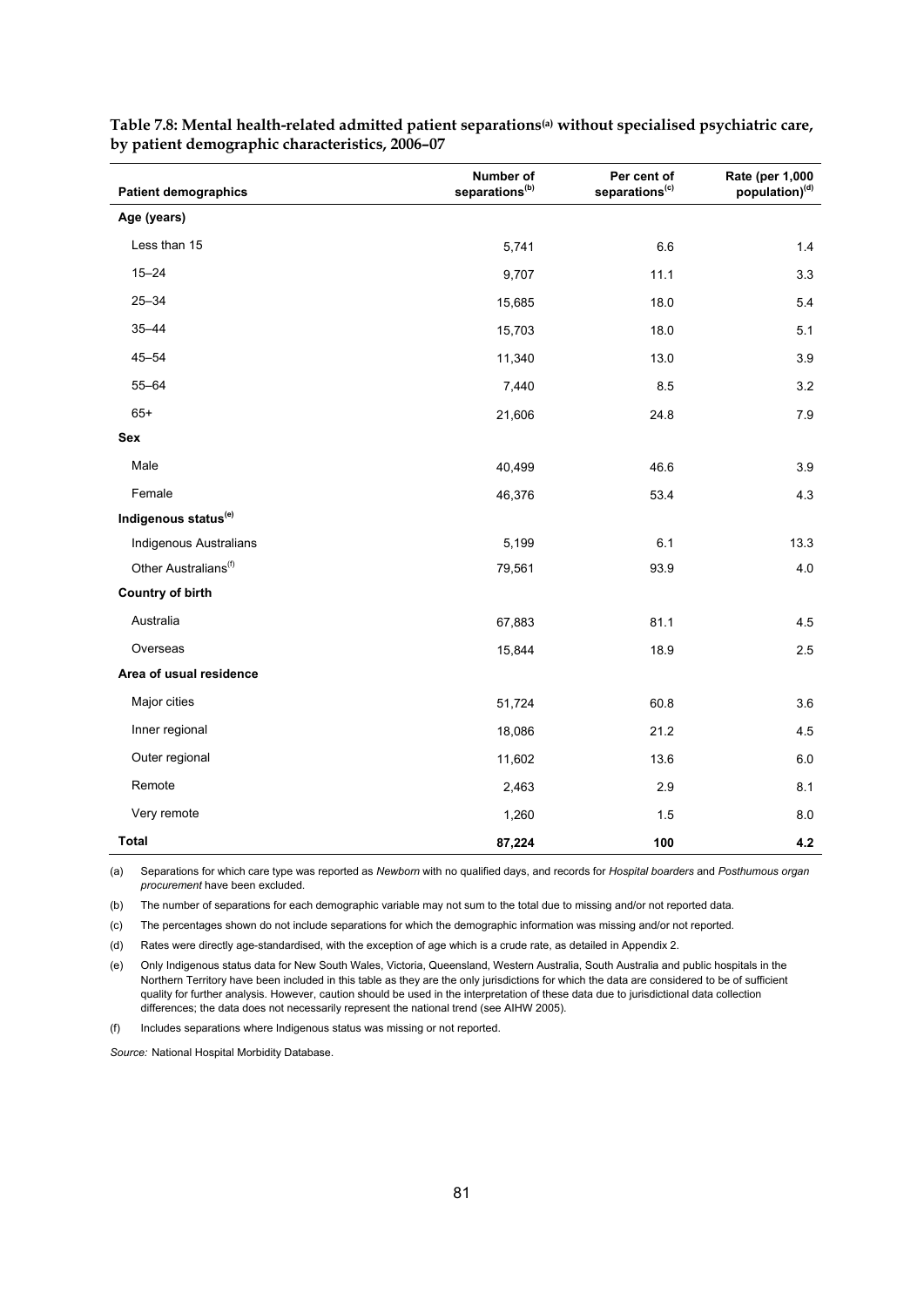There was no major difference between the number of male and female separations per 1,000 population (3.9 and 4.3, respectively). However, as in the case of separations with specialised psychiatric care, there were differences in distributions of separations when age groups were taken into consideration (Figure 7.9). The biggest difference between the number of male and female separations was in the 65 years and over age group, followed by those aged 15–24 years.



**Figure 7.9: Admitted patient mental health-related separations without specialised psychiatric care, by age and sex, 2006–07** 

The majority of mental health-related separations without specialised psychiatric care reported were for patients living in *Major cities* (60.8%). However, the highest number of separations per 1,000 population was for patients in *Remote* areas (8.1 per 1,000 population). The rate of separations involving Australian-born people was higher than for those born overseas (4.5 and 2.5, respectively). The reporting of marital status is not mandatory for separations without specialised psychiatric care, and is sparsely reported. Consequently, it has not been included in this report.

The data showed that the typical separation without specialised care involved an Australian-born non-Indigenous female aged between 25 and 44 years who lived in a major city.

### **Principal diagnosis**

Table 7.9 presents the principal diagnoses recorded for mental health-related separations without specialised psychiatric care, using various groupings of diagnosis codes from ICD-10-AM. In 2006–07, the principal diagnosis of *Mental and behavioural disorders due to use of alcohol* (F10) accounted for the largest number of separations (17,516 or 20.1%). It was the most commonly reported diagnosis for public acute and private hospitals. *Depressive episode* (F32) ranked second, constituting 13.8% of the total number of reported principal diagnoses. Separations involving *Mental and behavioural disorders due to use of alcohol and other psychoactive*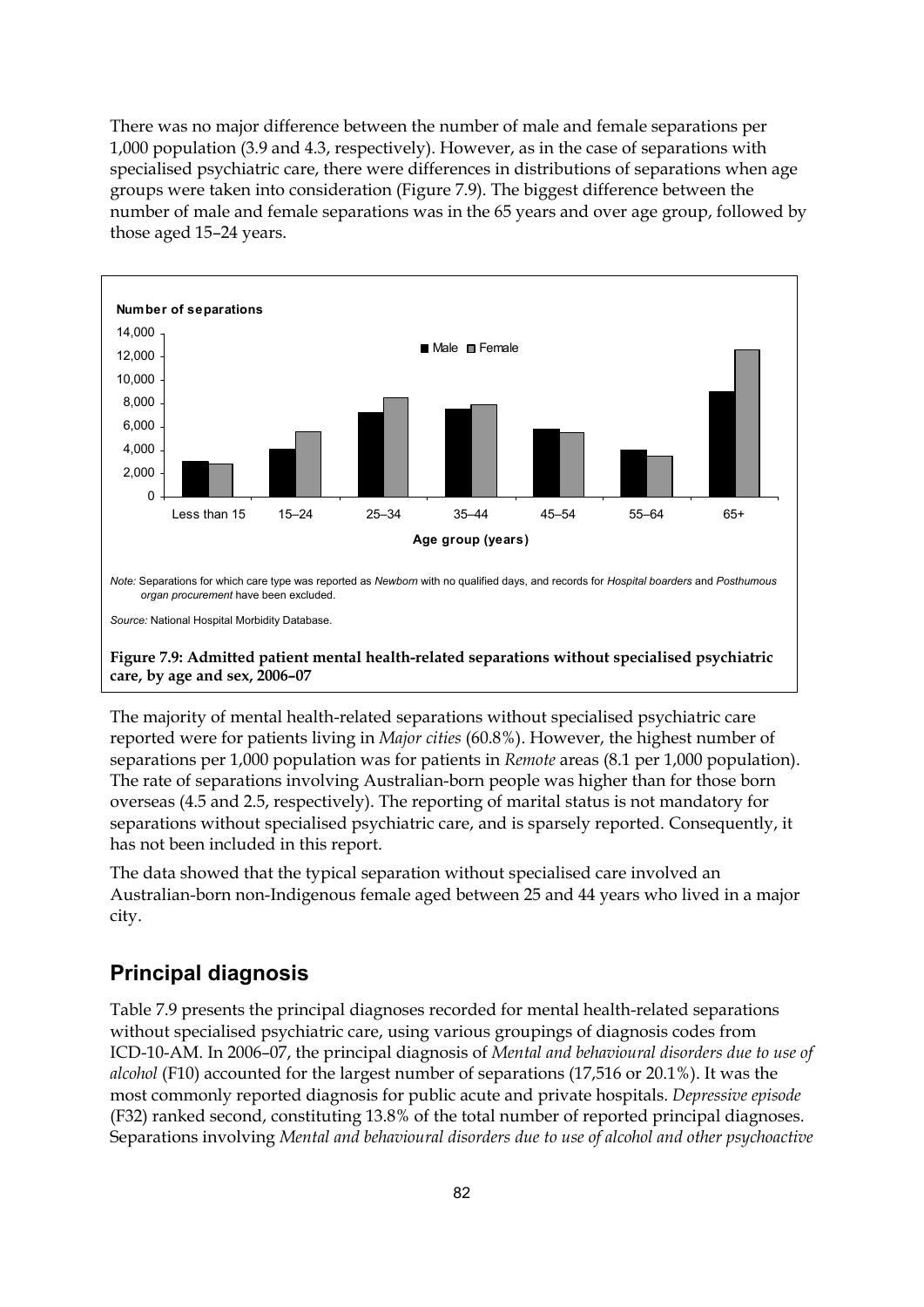*substance use* (F10 and F11–F19) constituted the majority of separations reported by public psychiatric hospitals (90.9%).

Figures 7.10 and 7.11 show the 10 most commonly reported principal diagnoses by age and sex. For patients aged less than 15 years, the most common principal diagnoses were *Sleep disorders* (G47) which were grouped under the category *Other specified mental health-related principal diagnosis* (see Table 7.9). In this category, sleep-related disorders constituted 65% of all separations. For the age group 15–24 years, *Mental and behavioural disorders due to use of alcohol* (F10) were the most common diagnoses. These diagnoses were also common for the age group 25–34 years, followed by *Mental and behavioural disorders due to other psychoactive substance use* (F11–F19) and *Depressive episode* (F32). More than half of separations associated with the use of alcohol (F10) were reported by those aged 35–54 years (50.9%). Alcohol-related disorders (F10) were also top of the list for those aged 55–64 years.

Not surprisingly, separations with the principal diagnosis of *Dementia* (F00–F03) were predominantly reported for those aged 65 years and over. This was also the case for separations with the diagnosis of *Other organic mental disorders* (F04–F09). However, there were also more separations reported for this age group for *Depressive episode*, *Anxiety disorders* and *Bipolar affective disorders* (F32, F41 and F31) compared with other age groups.

For the principal diagnoses of *Mental and behavioural disorders due to use of alcohol and other psychoactive substance use* (F10 and F11–F19) and *Schizophrenia* (F20), more separations were reported for males than for females (Figure 7.11).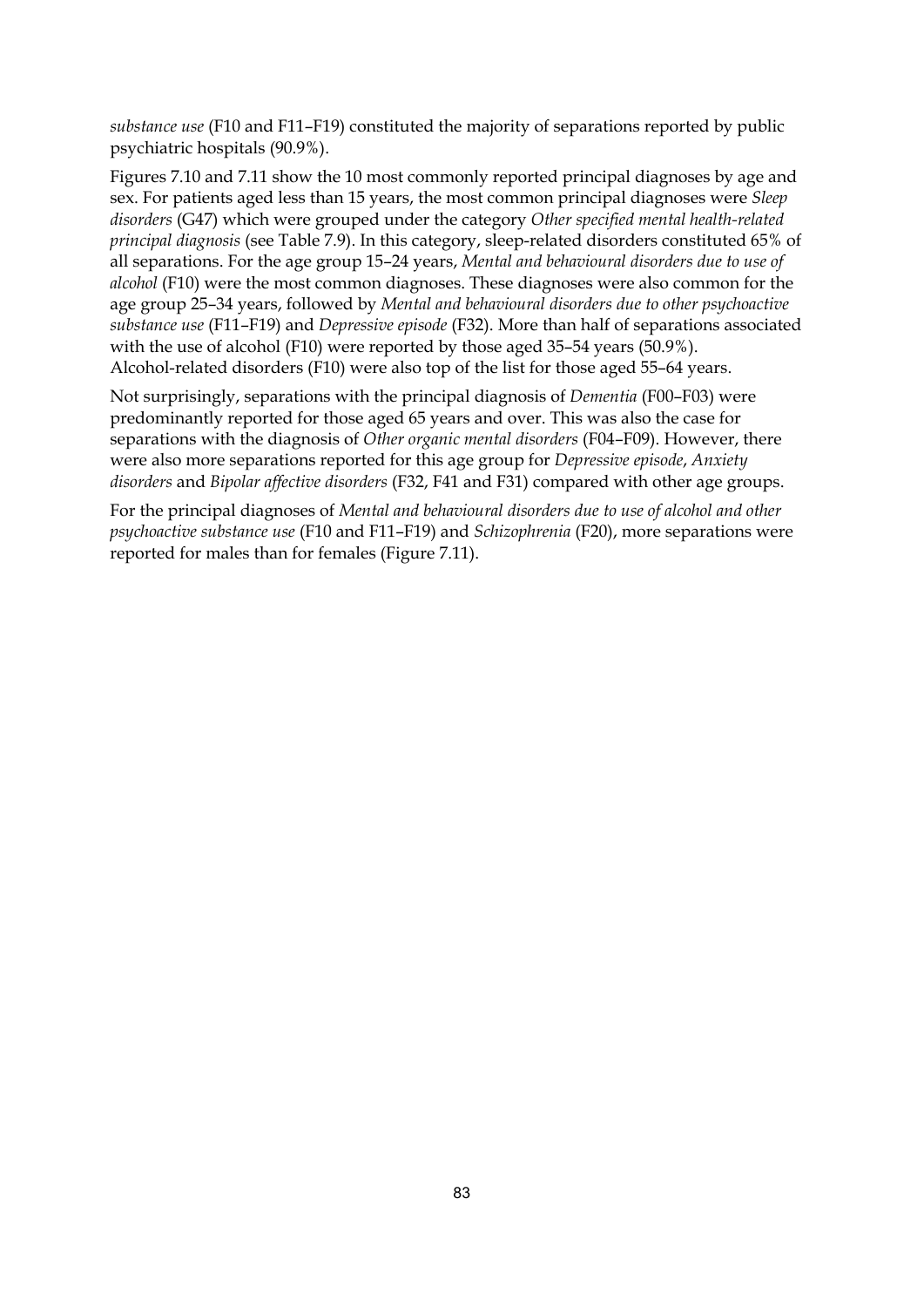| and hospital type, 2006–07 |                                                                                                |                                                                                                   |                    |                       |                                         |                    |
|----------------------------|------------------------------------------------------------------------------------------------|---------------------------------------------------------------------------------------------------|--------------------|-----------------------|-----------------------------------------|--------------------|
| Principal diagnosis        |                                                                                                | Public acute                                                                                      | Public psychiatric | Private               | Total                                   | Per cent           |
| F00-F03                    | Dementia                                                                                       | 4,322                                                                                             |                    |                       |                                         |                    |
| F04-F09                    | Other organic mental disorders                                                                 | 3,874                                                                                             |                    | $\frac{1}{5}$         | 4,386                                   | 8<br>8<br>9<br>9   |
| F <sub>10</sub>            | of alcohol<br>Mental and behavioural disorders due to use                                      | 15,580                                                                                            | 233                | 703                   | 17,516                                  | $\overline{5}$     |
| F11-F19                    | Mental and behavioural disorders due to other psychoactive substance use                       | 5,324                                                                                             | 367                | 535                   | 6,226                                   |                    |
| F20                        | Schizophrenia                                                                                  | 4,137                                                                                             |                    | <u>ဆ</u>              | 4,223                                   | $\frac{8}{4}$      |
| F21, F24, F28, F29         | Schizotypal and other delusional disorders                                                     | 1,074                                                                                             |                    | 26                    | 1,101                                   |                    |
| F22                        | Persistent delusional disorders                                                                | 536                                                                                               |                    | $\tilde{\mathcal{E}}$ | 567                                     | $\overline{0}$     |
| F23                        | Acute and transient psychotic disorders                                                        | 1,042                                                                                             |                    | ন                     | 1,064                                   |                    |
| F25                        | Schizoaffective disorders                                                                      | 1,373                                                                                             |                    | 89                    | 1,462                                   |                    |
| F30                        | Manic episode                                                                                  | 275                                                                                               |                    | $\tilde{c}$           | 287                                     |                    |
| F31                        | Bipolar affective disorders                                                                    | 2,411                                                                                             |                    | 361                   | 2,775                                   | ი<br>ო             |
| F32                        | Depressive episode                                                                             | 10,669                                                                                            |                    | 1334                  | 12,021                                  | $\frac{8}{3}$      |
| F33                        | Recurrent depressive disorders                                                                 | 2,219                                                                                             |                    |                       | 2,553                                   | $\frac{5}{2}$      |
| F34                        | Persistent mood (affective) disorders                                                          | 205                                                                                               |                    | 57                    | 265                                     |                    |
| F38-F39                    | Other and unspecified mood (affective) disorders                                               | 65                                                                                                |                    |                       |                                         | 0                  |
| F40                        | Phobic anxiety disorders                                                                       | $^{8}$                                                                                            |                    |                       | 45                                      | $\frac{1}{\alpha}$ |
| F41                        | Other anxiety disorders                                                                        | 5,037                                                                                             |                    |                       | 5,758                                   | ်<br>စ             |
| F42                        | Obsessive-compulsive disorders                                                                 | 58                                                                                                | 0                  |                       |                                         | 5                  |
| F43                        | Reaction to severe stress and adjustment disorders                                             | 4,478                                                                                             |                    | 55888758              | 5,107                                   | ္ပိ                |
| F44                        | Dissociative (conversion) disorders                                                            | 942                                                                                               |                    |                       | 1,001<br>575                            |                    |
| F45, F48                   | Somatoform and other neurotic disorders                                                        | 364                                                                                               |                    |                       |                                         | 20                 |
| E50                        | Eating disorders                                                                               | 970                                                                                               |                    |                       |                                         |                    |
| F51-F59                    | physiological disturbances and physical factors<br>Other behavioural syndromes associated with | 923                                                                                               |                    |                       |                                         |                    |
| F60                        | Specific personality disorders                                                                 | ,116                                                                                              |                    | $\frac{3}{4}$         | $\frac{1}{1}$ , 228<br>1, 228<br>1, 167 |                    |
| F61-F69                    | Disorders of adult personality and behaviour                                                   | $\frac{8}{2}$                                                                                     |                    | 82                    | $\frac{42}{150}$                        |                    |
| F70-F79                    | Mental retardation                                                                             | $156$<br>379                                                                                      |                    |                       |                                         | $\frac{2}{5}$      |
| F80-F89                    | Disorders of psychological development                                                         |                                                                                                   |                    | $\ddot{t}$            | 426                                     | ိ                  |
| E90                        | Hyperkinetic disorders                                                                         |                                                                                                   |                    |                       | 5S                                      | $\circ$            |
| F91                        | Conduct disorders                                                                              |                                                                                                   |                    |                       | 365                                     | $\circ$            |
| F92-F98                    | childhood or adolescence<br>Other and unspecified disorders with onset in                      | r 8<br>2<br>2<br>2<br>2<br>2<br>2<br>2<br>2<br>2<br>2<br>2<br>2<br>2<br>2<br>2<br>2<br>2<br>2<br> |                    |                       | 549                                     | $\circ$            |
| F99                        | Mental disorder not otherwise specified                                                        | $\frac{1}{90}$                                                                                    |                    |                       | $\frac{3}{2}$                           | $\frac{2}{3}$      |
| <b>G30</b>                 | Alzheimer's disease                                                                            | 1,888                                                                                             |                    | 360                   | 2,248                                   | $\frac{6}{2}$      |
|                            | al disorders and substance use <sup>(b)</sup><br>Other factors related to mental and behaviour | 540                                                                                               |                    | $^{29}$               | 574                                     | $\overline{c}$     |
|                            | Other specified mental health-related principal diagnosis <sup>(c)</sup>                       | 5,343                                                                                             |                    | 1,599                 | 6,942                                   | $\frac{0}{8}$      |
| Total                      |                                                                                                | 76,553                                                                                            | 660                | 10,011                | 87,224                                  | 100.0              |

Table 7.9: Mental health-related admitted patient separations<sup>(a)</sup> without specialised psychiatric care, by principal diagnosis in ICD-10-AM groupings<br>and hosenital type 2006–07 **Table 7.9: Mental health-related admitted patient separations(a) without specialised psychiatric care, by principal diagnosis in ICD-10-AM groupings and hospital type, 2006–07** 

https://www.marray.com/intervals.com/intervals.com/intervals.com/intervals.com/intervals/and/intervals/and/intervals/and/intervals/and/intervals/and/intervals/and/intervals/and/intervals/and/intervals/and/intervals/and/in (a) Separations for which care type was reported as *Newborn* with no qualified days, and records for *Hospital boarders* and *Posthumous organ procurement* have been excluded.

Includes ICD-10-AM codes Z00.4, Z03.2, Z04.6, Z09.3, Z13.3, Z54.3, Z63.1, Z63.8, Z63.9, Z65.8, Z65.9, Z71.4, Z71.5 and Z76.0. (b) Includes ICD-10-AM codes Z00.4, Z03.2, Z04.6, Z09.3, Z13.3, Z54.3, Z63.1, Z63.8, Z63.9, Z65.8, Z65.9, Z71.4, Z71.5 and Z76.0.  $\widehat{e}$   $\widehat{e}$ 

Includes separations for which the principal diagnosis was any other mental health-related principal diagnosis as listed in Appendix 4. (c) Includes separations for which the principal diagnosis was any other mental health-related principal diagnosis as listed in Appendix 4.

Source: National Hospital Morbidity Database. *Source:* National Hospital Morbidity Database.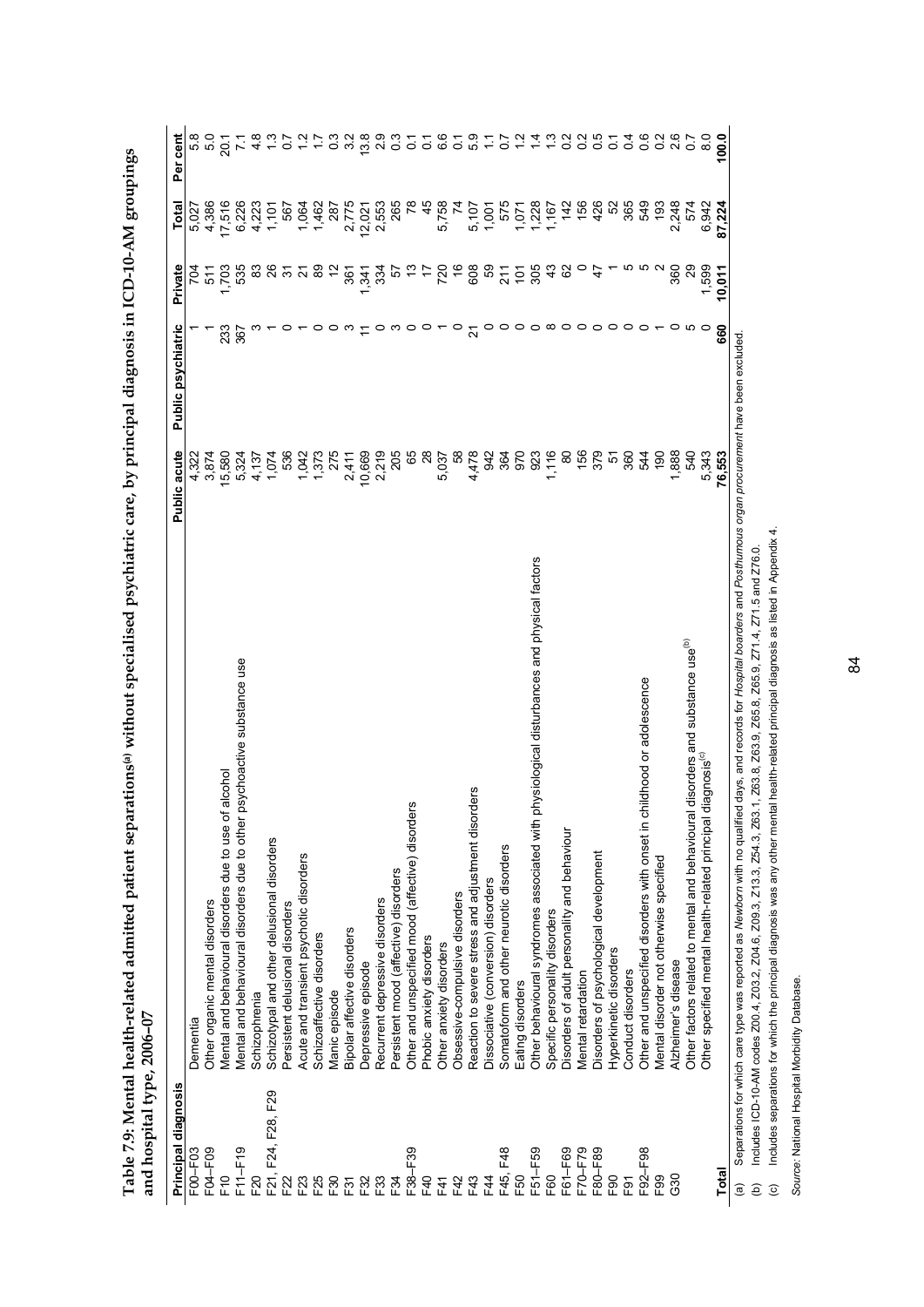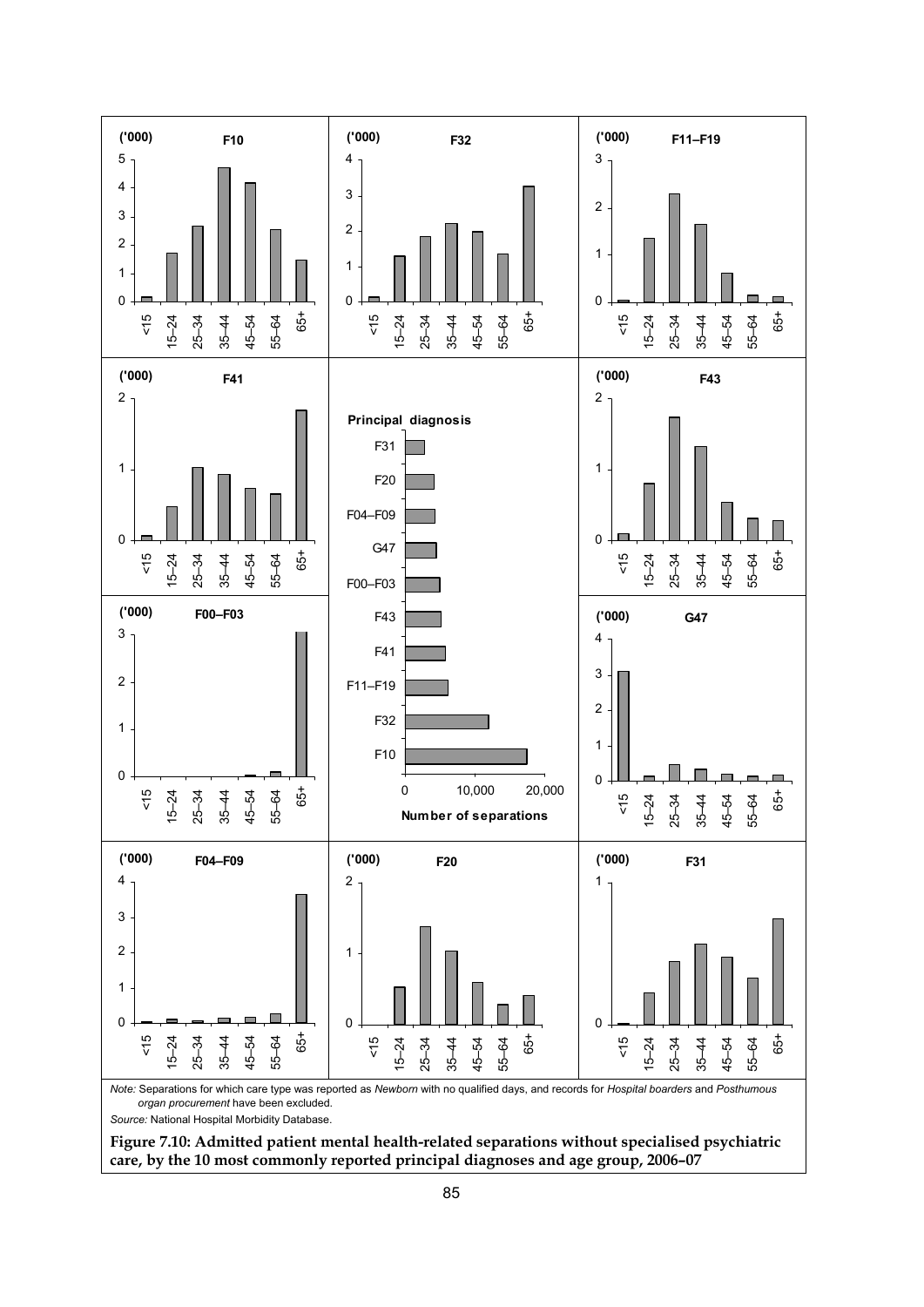|                 | Key to the principal diagnosis codes in Figures 7.10 and 7.11                    |
|-----------------|----------------------------------------------------------------------------------|
|                 | F00-F03 Dementia                                                                 |
|                 | F04-F09 Other organic mental disorders                                           |
| F <sub>10</sub> | Mental and behavioural disorders due to use of alcohol                           |
|                 | F11–F19 Mental and behavioural disorders due to other psychoactive substance use |
| F <sub>20</sub> | Schizophrenia                                                                    |
| F31             | Bipolar affective disorders                                                      |
| F32             | Depressive episode                                                               |
| F41             | Other anxiety disorders                                                          |
| F43             | Reaction to severe stress and adjustment disorders                               |
| G47             | Sleep disorders                                                                  |



#### **Procedures**

Table 7.10 details the 10 procedures or interventions most frequently reported for mental health-related separations without specialised psychiatric care. Procedures are classified according to the *Australian Classification of Health Interventions, 5th edition*. Further information on the classification is included in Appendix 3.

A total of 106,899 procedures were reported in relation to 48,369 separations. This reflects the fact that more than one procedure can be reported for each separation. No procedures were reported for 44.5% (38,855 out of 87,224) of the separations. The most frequently reported procedures were *Allied health intervention, social work* (12,714 procedures for 12,689 separations)*.* Other allied health interventions also featured prominently in the 10 most frequently reported procedures.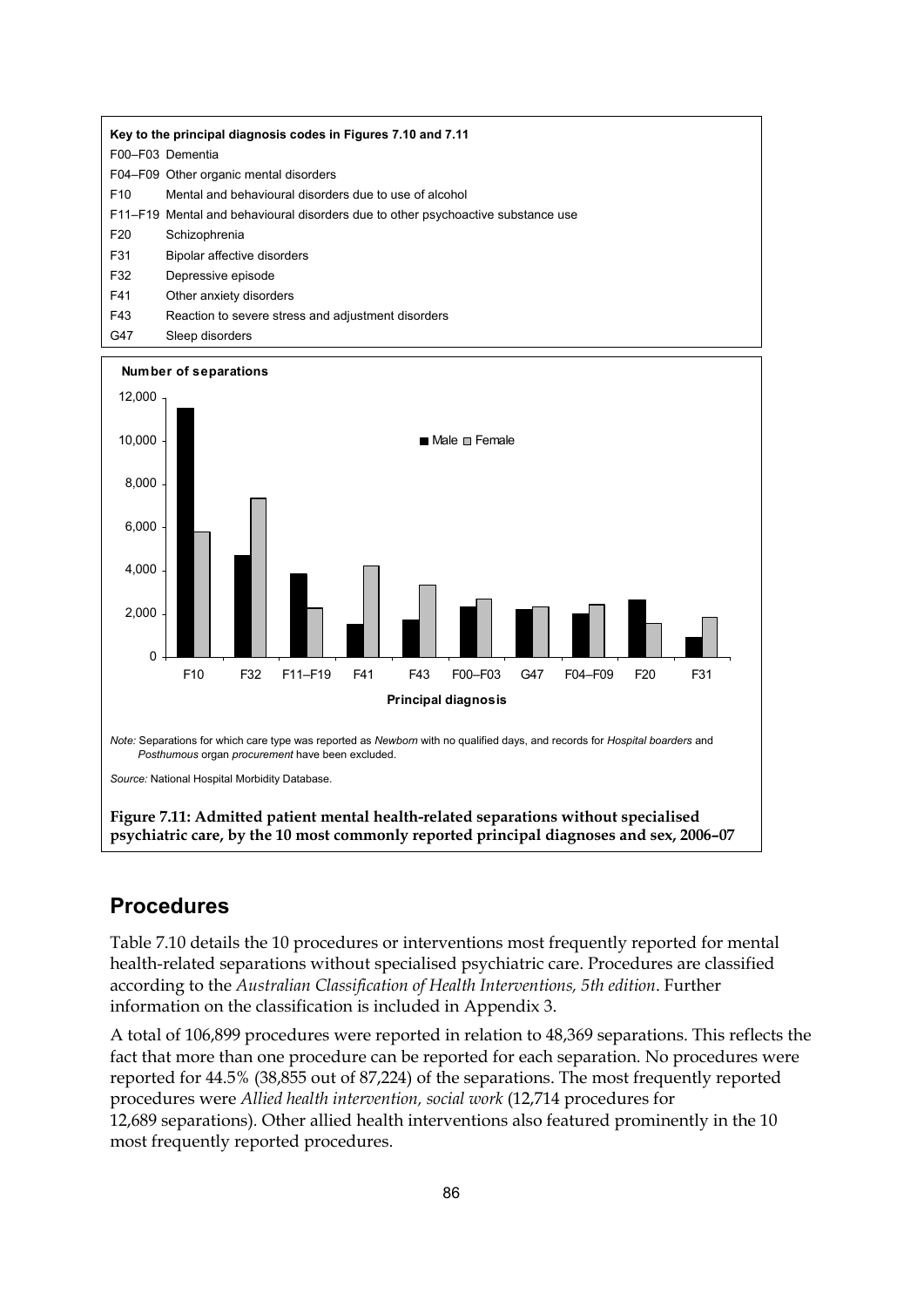|                                                           | Procedures <sup>(b)</sup> |               | Separations <sup>(b)(c)</sup> |          |
|-----------------------------------------------------------|---------------------------|---------------|-------------------------------|----------|
| <b>Procedure</b>                                          | <b>Number</b>             | Per cent      | <b>Number</b>                 | Per cent |
| 95550-01 Allied health intervention, social work          | 12.714                    | 11.9          | 12.689                        | 12.0     |
| 95550-03 Allied health intervention, physiotherapy        | 9,642                     | 9.0           | 9,636                         | 9.1      |
| 56001-00 Computerised tomography of brain                 | 8,067                     | 7.5           | 8,037                         | 7.6      |
| 93340-02 Electroconvulsive therapy $\leq$ 12 treatments   | 7,652                     | 7.2           | 7,649                         | 7.3      |
| 92514-99 General anaesthesia, ASA 99                      | 6,981                     | 6.5           | 6,428                         | 6.1      |
| 95550-02 Allied health intervention, occupational therapy | 6,363                     | 6.0           | 6,349                         | 6.0      |
| 95550-00 Allied health intervention, dietetics            | 4,561                     | 4.3           | 4,553                         | 4.3      |
| 92003-00 Alcohol detoxification                           | 4,063                     | 3.8           | 4,062                         | 3.9      |
| 95550-10 Allied health intervention, psychology           | 2,981                     | 2.8           | 2,980                         | 2.8      |
| 92006-00 Drug detoxification                              | 2,647                     | 2.5           | 2.646                         | 2.5      |
| Other reported procedures                                 | 41,228                    | 38.6          | 40,297                        | 38.3     |
|                                                           | <b>Totals</b>             |               |                               |          |
| Number of separations with at least one procedure         | . .                       | . .           | 48,369                        | 55.5     |
| Number of separations with no procedure reported          | $\sim$ $\sim$             | $\sim$ $\sim$ | 38,855                        | 44.5     |
| <b>Total</b>                                              | 106,899                   | 100           | 87,224                        | 100      |

**Table 7.10: The 10 most frequently reported procedures for mental health-related admitted patient separations(a) without specialised psychiatric care, 2006–07** 

(a) Separations for which care type was reported as *Newborn* with no qualified days, and records for *Hospital boarders* and *Posthumous organ procurement* have been excluded.

(b) The number of procedures may not equal the number of separations, as the same procedure may have been performed more than once for each separation.

(c) The sum of the number of separations is not necessarily equivalent to the total, as multiple procedures can be reported for each separation. Not applicable.

*Source:* National Hospital Morbidity Database.

## **7.5 Separations with mental health-related additional diagnoses**

In addition to the 329,958 admitted patient mental health-related separations, 287,493 separations were not classed as mental health-related (that is, did not have a mental health-related principal diagnosis or receive specialised psychiatric care) but had at least one mental health-related additional diagnosis. These separations accounted for 2,803,784 patient days.

In relation to these separations, the most commonly reported mental health-related additional diagnoses were *Mental and behavioural disorders due to use of alcohol*  (F10; 59,891 separations), *Unspecified dementia* (F03; 51,252 separations) and *Depressive episode* (F32; 36,657 separations).

The most commonly reported principal diagnoses for these separations were *Care involving use of rehabilitation procedures* (Z50; 18,397 separations), *Other chronic obstructive pulmonary disease* (J44; 10,131 separations) and *Fracture of femur* (S72; 7,439 separations).